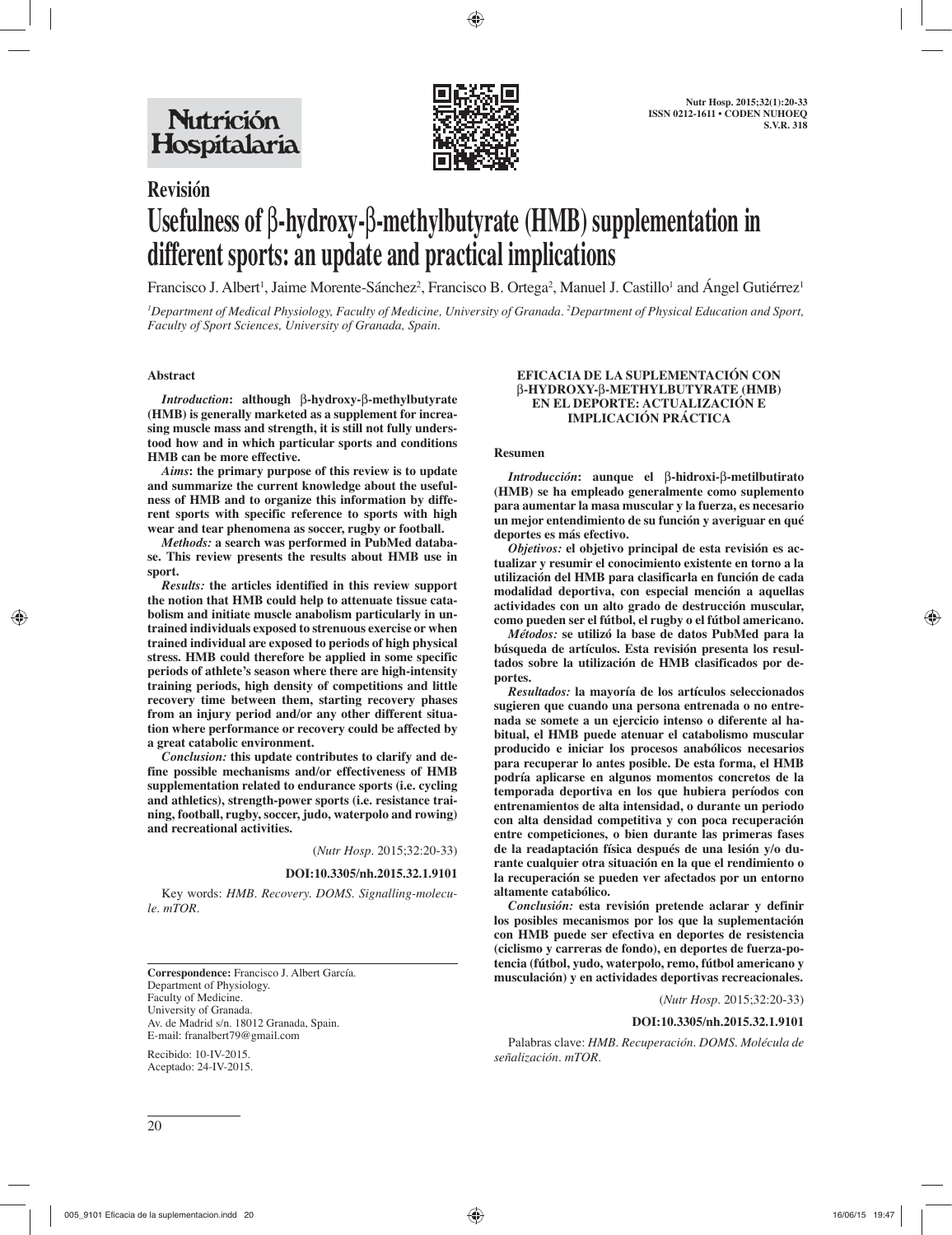## **Abbreviations**

3-MH: 3-methylhistidine. AMPK: Adenosine monophosphate protein kinase. BCAAs: Branched chain amino acids. Ca-HMB: β-hydroxy-β-methylbutyrate Calcium Salt. CD: Cool Down. CK: Creatine Kinase. Cr: Creatine. CHO: Carbohydrate. CRP: C-reactive protein. CWI: Cold Water Immersion. DOMS: Delayed onset muscle soreness. F: Female. FM: Fat Mass. FML: Fat Mass Lost. FFM: Fat Free Mass. GH: Growth hormone. H: Hamstring. HMB: β-hydroxy-β-methylbutyrate. HMB-FA: β-hydroxy-β-methylbutyrate-Free Acid. HMG-CoA: β-hydroxy-methylglutaryl-CoA. IGF-1: Insulin-like growth factor. KIC: Ketoisocaproic Acid. LBM: Lean Body Mass. LDH: Lactate Dehydrogenase. M: Male. MAPK/ERK: Mitogen activated protein kinase / extracellular signal regulated kinase. MAS: Running speed during an incremental test at which VO<sup>2</sup>max. is attained. MCV: Maximal Voluntary Contraction. N: No. NE: No Effect. NR: Not Reported. Q: Quadriceps. OBLA: Onset of Blood Lactate Accumulation. PI3K/Akt: Phosphoinositide 3-kinase / Protein kinase B. PRS: Perceived Recovery Scale. RCP: Respiratory Compensation Point. Sirt1: Silent information regulation transcripts. Tac: Tactical exercises. Tec: Technical exercises. TNFa: Tumor Necrosis Factor Alpha. TNFR1: Tumor Necrosis Factor Receptor 1. V: Velocity. VO<sub>2</sub>peak: Peak oxygen consumption. VT: Ventilatory Threshold. WU: Warm-Up. Y: Yes.

## **Introduction**

Limiting the wear and tear process while exercising and adequate recovery afterwards is fundamental for preserving athletes' health and their optimal performance. The two key components of recovery are rest and supply of adequate nutrients. Essential nutrients are particularly important. The branched chain amino acids (BCAAs) leucine, isoleucine and valine have been widely studied in this context<sup>1</sup>. Leucine has important roles in protein metabolism $2-4$ , glucose homeostasis<sup>5</sup>, insulin action<sup>6</sup>. Leucine has anti-catabolic properties<sup>7</sup> and facilitates recovery from exercise<sup>8,9</sup>. In 1996, it was suggested that a plausible candidate responsible for these effects could be its intracellular derived metabolite β-hydroxy-β-methylbutyrate widely known as HMB<sup>10</sup>, which is endogenously produced in animals and humans<sup>11</sup>. The first step in HMB production is the reversible transamination of leucine to α-ketoisocaproate (KIC) by the enzyme branched chain amino acid transferase<sup>12</sup>. Then, KIC is either metabolized into isovaleryl-CoA in the mitochondria, by the enzyme α-ketoacid dehydrogenase, or into HMB in the cytosol, by the enzyme alpha-ketoisocaproate dioxygenase<sup>12</sup>. KIC is mainly metabolized into isovaleryl-CoA, with only some 5% of leucine being converted into HMB. Isovaleryl-CoA is further metabolized to beta-methyl crotonyl-CoA and then to beta-methyl gluconyl-CoA and β-hydroxy-methylglutaryl-CoA (HMG-CoA). Similarly, HMB can also be converted to beta-hydroxy-methylbutyrate-CoA and then to HMG-CoA. HMG-CoA is a precursor in cholesterol synthesis or alternatively can be degraded to Acetoacetyl-CoA, acetyl CoA and acetoacetate, a ketone body.

Consequently, as precursor of cholesterol it may have structural functions by its incorporation to cell membranes and through acetyl CoA or ketone body may serve as an energy substrate.

Empirically, HMB has been classically proposed and is widely used as a nutritional supplement to limit muscle damage during exercise and to increase muscle gain after strenuous exercise or hard training. The effectiveness of HMB supplementation needs further clarification into how to optimize its administration (dosage and timing) and better specify in which particular conditions its use is recommended and effective. A dose of 3g/day of HMB produces better results on performance markers and has potential health benefits. Since HMB is a metabolite of leucine, the question is why not simply taking proteins, BCAA or leucine instead of its metabolite. To put this into perspective, a subject would need to consume over 600 g of high quality protein to obtain the amount of leucine (60 grams) necessary to produce the typical 3 g daily dosage of HMB used in human studies<sup>13</sup>. Since consumption of this amount of protein is not realistic and perhaps not even healthy either, HMB is typically administered via dietary supplementation $14$ .

In athletic context, a number of studies during the last 15 years have indicated that HMB supplementation may elicit several ergogenic benefits, including better recovery<sup>15,16</sup>, increased strength<sup>17-19</sup>, increased lean body mass (LBM)<sup>20</sup>, decreased body fat<sup>3</sup>, increased power<sup>21,22</sup> and improvements in aerobic<sup>23,24</sup> and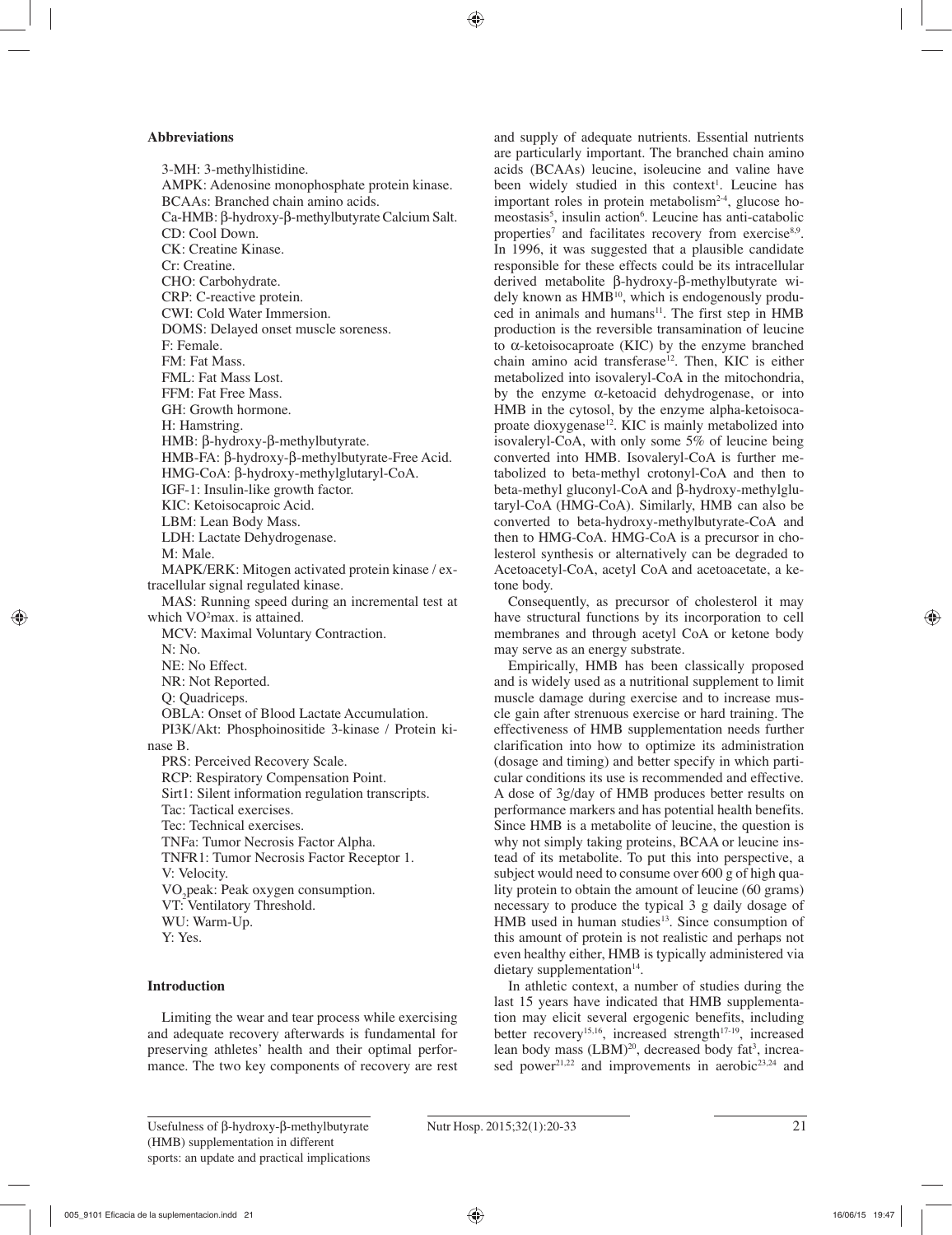anaerobic25 performance. Moreover, HMB supplementation has been used as a potential strategy in the treatment of patients with muscular atrophy, cachexia<sup>26,27</sup> and sarcopenia28,29. While the above mentioned studies supported the efficacy of HMB, other studies do not<sup>30,31</sup>. Part of these discrepancies can be explained by differences in the length of the study, type of training and differences in the participants' previous level of training<sup>13</sup>.

In the present review we focus on the usefulness of HMB in athletic population and special care is taken to assess various influencing variables including exercise modality and type of sport, training loads, training experience, age, and several dependent measures such as markers of muscle damage, strength, and delayed onset muscle soreness (DOMS) in an attempt to explain possible reasons for the reported conflicting results.

Taking into account the studies mentioned above, a primary aim of this review is to update and summarize the current knowledge on the use of HMB and to organize this information by different sports. The output of this review will then have practical implications for sport coaches, nutritionists and/or physicians who want to know the current evidence about the efficacy of HMB in their specific sport discipline.

# **Previous reviews on this topic and what this review adds**

Existing scientific literature explains the suggested mechanisms of action of HMB. Based on the studies that assessed the mechanisms of action of HMB32,33,12,34-36, it is postulated that such supplementation could involve the following mechanisms: 1) increased protein synthesis via mTOR pathway; 2) inhibition of protein degradation via proteasome and decreasing cell apoptosis, leading to a prolonged cell survival; 3) enhancement of sarcolemma integrity via higher availability of cytosolic cholesterol; 4) increased proliferation, differentiation and fusion of satellite muscle cells via the mitogen activated protein kinase/extracellular signal regulated kinase (MAPK/ERK) and phosphoinositide 3-kinase/ serine-threonine protein kinase (PI3K/Akt) pathways and enhanced IGF-1 transcription; and, 5) modulation of the autophagic-lysosomal system. The first mechanism underlying the effects of HMB supplementation is the stimulation of the mTOR signalling pathway that enhance the biochemical mechanisms necessary for protein synthesis, leading to increases in strength and fat free  $mass<sup>37</sup>$ . Synergy generated by second and fifth mechanisms implies inhibition of the ubiquitin-proteasome system that is involved in skeletal muscle atrophy<sup>12,38</sup> and modulation of the autophagic-lysosomal system $36$ , respectively. These actions could explain the positive effects of HMB supplementation in the rate of repair of muscle damage, restoration of muscle functionality, attenuation of the loss in lean mass and shrinkage recovery of the fiber. The third mechanism of action is related to the protective effect of HMB against contractile activity-induced damage that is associated with increased stability of muscle plasma membrane<sup>39</sup>. This effect is the result of several biochemical chain reactions in which β-hydroxy-β-methylglutaryl-CoA (HMG-CoA) is synthased in mitochondria and HMG-CoA reductase is inhibited, playing an important role in increasing metabolic efficiency, stimulating lipolysis in adipose tissue and increasing fatty acid oxidation capacity of skeletal muscle<sup>40</sup>. The fourth proposed mechanism is, on one side, the increased expression of insulin-like growth factor 1 (IGF-1) and growth hormone (GH) that could stimulate the mTOR signalling pathway<sup>17,41,42</sup>. On the other hand, the increased proliferation, differentiation and fusion of satellite muscle cells to possibly enhance mitochondrial biogenesis and fat oxidation. This effect could allow to increase metabolic efficiency<sup>43</sup> through improving adenosine monophosphate kinase as sensor of energy balance<sup>44</sup>, Sirt1 (Silent information regulator transcripts) and Sirt3 activity<sup>45</sup> in 3T3-L1 adipocytes and skeletal muscle cells<sup>46</sup>. Summarizing, all these proteins could act improving mitochondrial biogenesis, energy metabolism and the reactive oxygen defense system<sup>44,45</sup>. Exactly how HMB induces changes in Sirt proteins, adenosine monophosphate kinase (AMPK), and mitochondria remains unclear. However, these results could have implications for obesity, insulin resistance, and diabetes, as well as for athletic performance.

When comparing studies, special care should be taken in relation to critical details of each study such as training status, exercise variability, dose, duration of the intervention, magnitude and nature of the effects, overtraining and/or training stimulus. This will help to explain possible reasons for conflicting results and develop well defined training conditions that would help to establish a correct meta-analytical model<sup>13,18</sup>.

The present review has summarized the existing information to this date (April 2015) and classified it into 3 tables (tables I to III), grouping different sport disciplines with specific physiological demands. This approach will contribute to clarify and define possible mechanisms, interactions and/or effectiveness of HMB supplementation (see figure 1 for a summary of the proposed mechanisms) in combination with aerobic, anaerobic, strength and power activities that characterize each sport in order to provide a more practical guide for coaches, nutritionists and/or sport physicians.

We hypothesize that HMB could act as signalling molecule indicating the need of ending catabolic reactions and subsequent activation of anabolic reactions. It is known that an increase in some specific catabolic conditions<sup>16,28,47,48</sup> may promote HMB positive effects on recovery and/or performance<sup>22,49</sup>.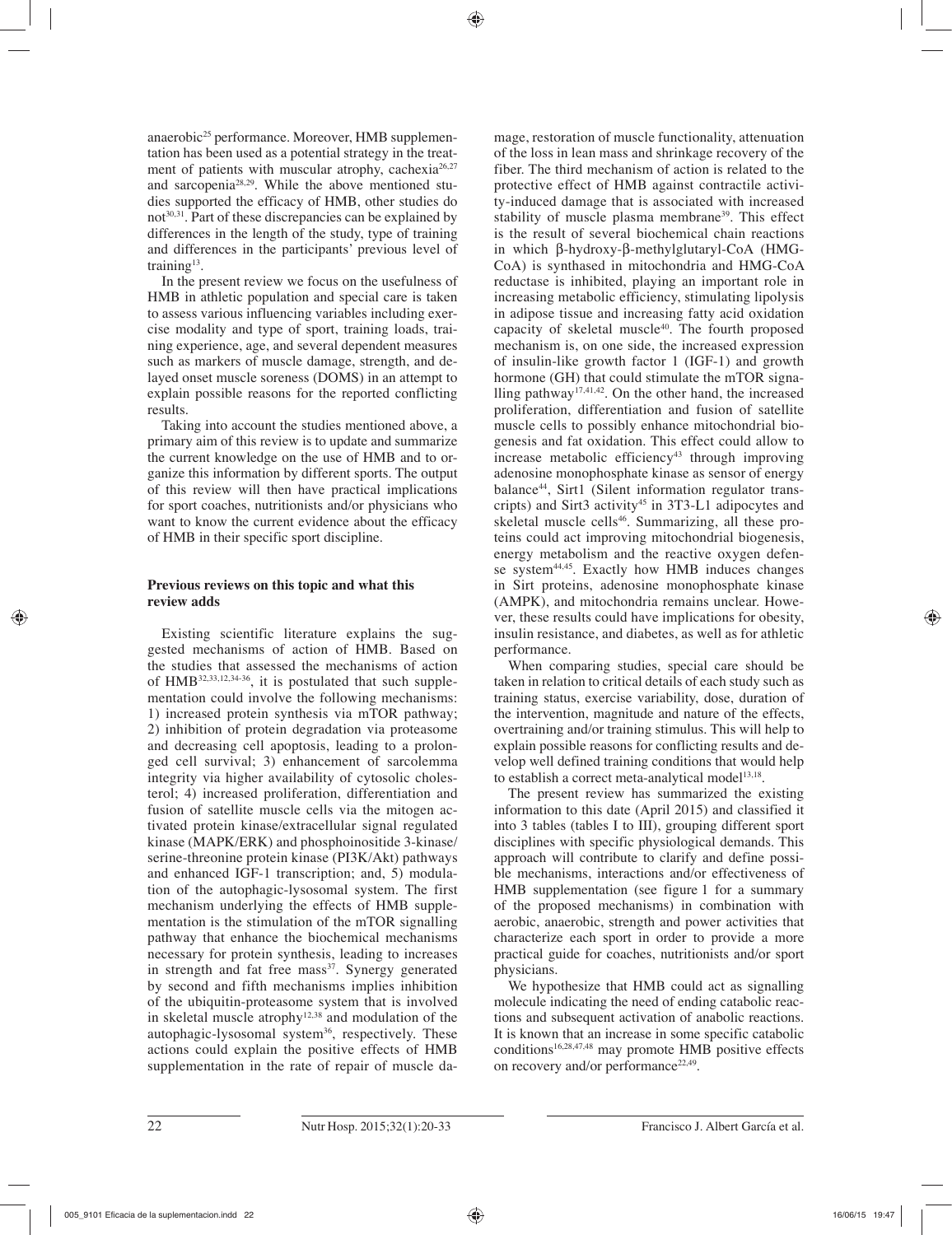

*Fig. 1.—Hypothesized metabolism for* β*-hydroxy-*β*-methylbutyrate (HMB) with special focus on sports. "+": promotion; "-": inhibition. Modified from Hawley et al.87*

# **Practical implications and use of HMB in specific sports**

The scientific literature on the effects of HMB on different physiological components evidences that it is population specific and that it depends on the subjects' physical training status, age, and health status (see figure 2 for a summary of HMB reviews in athletic context). The data show that HMB supplementation could assist in increasing strength and decreasing body fat in untrained healthy individuals $50$  as well as in elderly  $individuals<sup>24,51,52</sup>$ .

Several studies have failed to find statistically significant changes in strength and body composition among those subjects who were already on a physical training regimen $13,19,52$ . The lack of significant changes in such articles has been related to the lack of adequate exercise stimulus<sup>14</sup>. When high exercise intensity (>80% 1 repetition maximum [1RM]) or progressive loading periodization programs are used in trained individuals, HMB supplementation has shown similar results to untrained or recreational populations $14,53$ . This information is presented in table I. Furthermore, new evidence has shown that HMB supplementation could increase strength, hypertrophy, and power after a 12-week periodized program<sup>53</sup>. Therefore, HMB seems to be more effective during periods of enhanced proteolysis $14$ .

Consequently, HMB, at the recommended dose, appears to interact with the training protocol utilized as well as with the experience of the athlete. It is likely that HMB will work ideally if consumed at a dosage of 3g/day for 2 weeks prior a high intensity bout of

|                            | <b>HMB Reviews</b>                                                                                                                                                                                |  |  |  |  |  |  |  |  |  |
|----------------------------|---------------------------------------------------------------------------------------------------------------------------------------------------------------------------------------------------|--|--|--|--|--|--|--|--|--|
| Nissen & Abumrad<br>1997   | Nutritional role of the leucine metabolite HMB                                                                                                                                                    |  |  |  |  |  |  |  |  |  |
| Kreider<br>1999            | Dietary Supplementation and the promotion of muscle growth with resistance exercise                                                                                                               |  |  |  |  |  |  |  |  |  |
| Slater & Jenkins<br>2000   | HMB supplementation and the promotion of muscle growth and strength                                                                                                                               |  |  |  |  |  |  |  |  |  |
| Slater<br>2001             | HMB as an ergogenic aid in sport                                                                                                                                                                  |  |  |  |  |  |  |  |  |  |
| Alon et al.<br>2002        | Supplementing with HMB to build and maintain muscle mass: a review                                                                                                                                |  |  |  |  |  |  |  |  |  |
| Nissen & Sharp<br>2003     | Effect of dietary supplements on lean mass and strength gains with resistance exercise: a<br>meta-analysis                                                                                        |  |  |  |  |  |  |  |  |  |
| Palisin & Stacy<br>2005    | HMB and its use in athletics                                                                                                                                                                      |  |  |  |  |  |  |  |  |  |
| Routhier & Stacy<br>2007   | HMB use and its relationship to exercise-induced muscle damage and performance during<br>exercise                                                                                                 |  |  |  |  |  |  |  |  |  |
| Wilson et al.<br>2008      | Effects of beta-hydroxy-beta-methylbutyrate (HMB) on exercise performance and body<br>composition across varying levels of age, sex, and training experience: A review                            |  |  |  |  |  |  |  |  |  |
| Rowlands & Thomson<br>2009 | Effects of B-hydroxy-B-methylbutyrate supplementation during resistance training on<br>strength, body composition, and muscle damage in trained and untrained young men: a<br>meta-analysis       |  |  |  |  |  |  |  |  |  |
| Portal et al.<br>2010      | Effects of body composition, fitness, hormonal profile and muscle damage indices                                                                                                                  |  |  |  |  |  |  |  |  |  |
| Zanchi et al.<br>2011      | HMB supplementation: clinical and athletic performance-related effects and mechanisms<br>of action                                                                                                |  |  |  |  |  |  |  |  |  |
| Fitschen et al.<br>2013    | Efficacy of HMB supplementation in elderly and clinical populations                                                                                                                               |  |  |  |  |  |  |  |  |  |
| Molfino et al.<br>2013     | Beta-hydroxy-beta-methylbutyrate (HMB) Supplementation in health and disease: a<br>systematic review of randomize trials                                                                          |  |  |  |  |  |  |  |  |  |
| Ortiz<br>2013              | HMB supplementation in special population                                                                                                                                                         |  |  |  |  |  |  |  |  |  |
| Pinheiro et al.<br>2013    | An Overview on Beta-hydroxy-beta-methylbutyrate (HMB) Supplementation in Skeletal<br>Muscle Function and Sports Performance (Book's chapter)                                                      |  |  |  |  |  |  |  |  |  |
| Manjarrez et al.<br>2015   | β-hydroxy-β-methylbutyrate (HMB) as a dietary supplement (I): metabolism and toxicity<br>β-hydroxy-β-methylbutyrate (HMB) as a dietary supplement (II): cell and molecular<br>mechanism of action |  |  |  |  |  |  |  |  |  |

*Fig. 2.—Reviews on HMB supplementation in physiology biomarkers and sport performance.*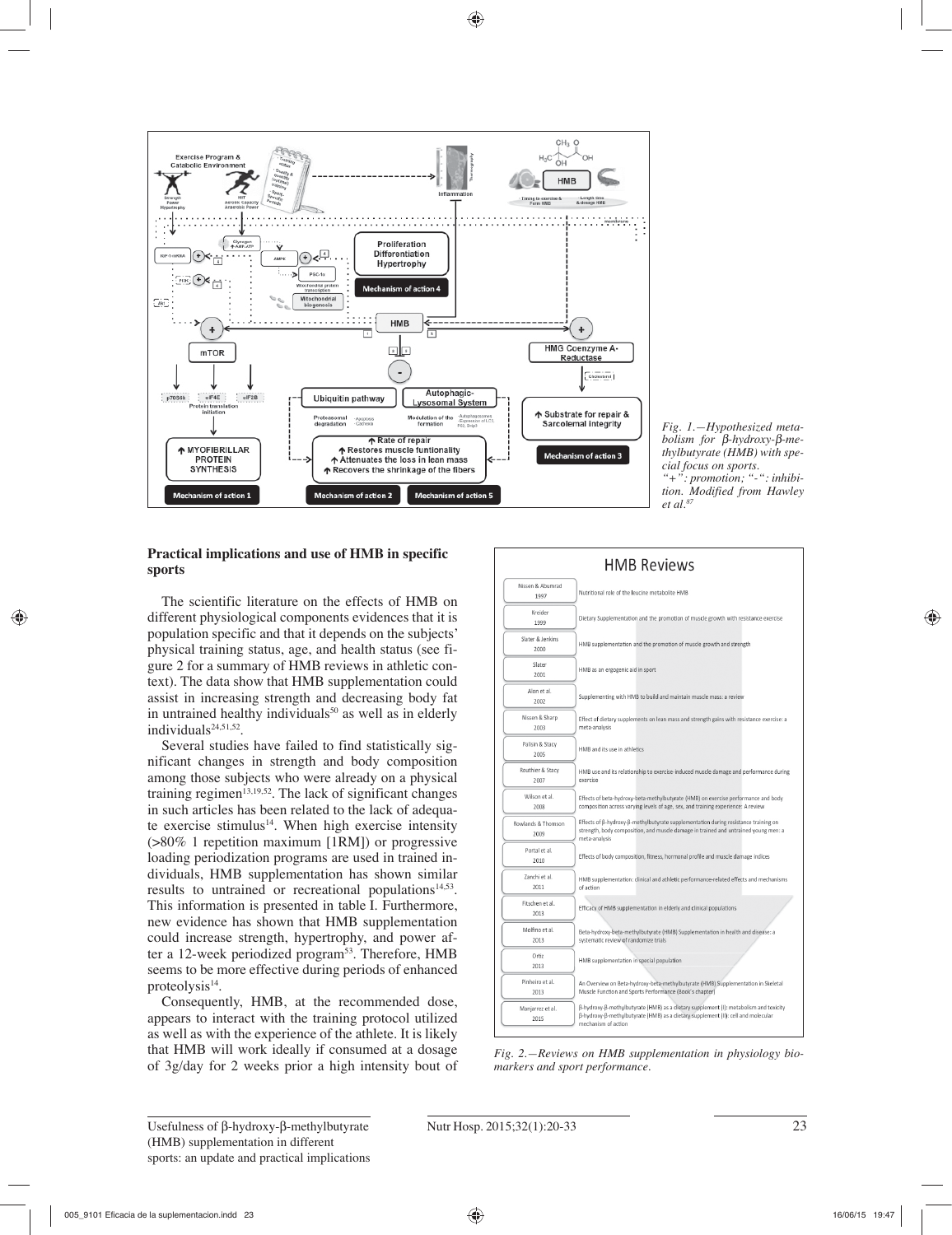| Z<br>≻<br>Υ<br>≻<br>≻<br>≻<br>≻<br>Progressive<br>Resistance<br>Resistance<br>resistance<br>Eccentric<br>Modality<br>$Training$<br>Downhill<br>Running<br>protocol<br>Strength<br>Protocol<br>training<br>training<br>training<br>training<br>Weight<br>Test<br>Duration<br>8 weeks<br>8 weeks<br>8 weeks<br>4 weeks<br>14 days<br>4 days<br>(1 day)<br>Acute<br>extension/flexion<br>$3x3-6$ reps $90\%$<br>testing protocol<br>unilateral knee<br>1h Upper Body<br>3xMVC H&Q<br>Isometric and<br>Exercises and<br>3 times/week<br>3 days/week<br>11 exercises<br>Lower Body<br>55 Maximal<br>Single bout<br>Isokinetic<br>Eccentric<br>Exercises<br>eccentric<br>$Training$<br>Downhill<br>exercise<br>protocol<br>running<br>Load<br><b>IRM</b><br>g<br>Greater isokinetic<br>Isokinetic torque<br>Greater increase<br>Increased power<br>(independent of<br>Rapid Recovery<br>and isometric<br>strength 1RM<br>Performance<br>Function and<br>upper body<br>Isometric<br>Improved<br>$60$ deg $s-1$<br>strength<br>torque<br>output<br>Sport<br>dose)<br>ΗE<br>$\Xi$<br>or renal function<br>(before exercise)<br>Decreased blood<br>urea nitrogen in<br>Decreased LDH<br>on lipid profile,<br>immune system<br>Decreased CK<br>Decreased CK<br>CK, no effect<br>Decreased CK<br>Biochemistry<br>Decreased<br><b>DOMS</b><br>urine<br>岂<br>Decreased in Body<br>(independent dose)<br>No effect on FML<br>Decreased Body<br>Decreased Total<br>Increased LBM<br>Increased LBM<br>Greater LBM<br>Composition<br>Body Mass<br><b>Body</b><br>Fat $%$<br>Fat<br>岂<br>E<br>岂<br>Trained and<br>and Recreational<br>Experience<br>Untrained<br>Untrained<br>Untrained<br>Untrained<br>Untrained<br><b>Training</b><br>Trained<br>HMB-FA<br>Ca-HMB<br>CaHMB<br>$\overline{a}$<br>Form<br>$\mathbf{B}$<br>$\mathbf{D}$<br>Б<br>CaHN<br>and<br>XК<br>HМ<br>HМ<br>NH<br><b>HMB</b><br>Placebo, 38<br>or 76 mg/kg<br>Ca-HMB or<br>3 g/day or<br>3 g/day or<br>Placebo<br>HMB and<br>3g/day or<br>$3g/day$ or Placebo $\,$<br>HMB-FA<br>Placebo<br>Placebo<br>Placebo<br>Placebo<br>Dosage<br>KIC or<br>3 g/day<br>3g/day<br>3g/day<br>N(Sex)<br>37M<br>40M<br>24M<br>17M<br>16M<br>39M<br>14M<br>16F<br>36F<br>$24,3+2,2$<br>$30 + 5,5$<br>19-24<br>$20 - 40$<br>$23 + 2$<br>Age<br>E<br>ξ<br>Reference Country<br><b>Britain</b><br>Africa<br>South<br><b>USA</b><br>Great<br>USA<br>USA<br>USA<br>Iran<br>Faramarzi<br>Gallagher<br>Wilson et<br>Panton et<br>Nunan et<br>Muller <sup>68</sup><br>et al. $^{\rm 70}$<br>et al. <sup>65</sup><br>$\mathrm{Xing}^{71}$<br>al. <sup>69</sup><br>al. $67$<br>$^{\rm ad.}$ |  |  | Studies examining the effect of HMB on performance in recreational sport practitioners |  |  |  |          |
|-------------------------------------------------------------------------------------------------------------------------------------------------------------------------------------------------------------------------------------------------------------------------------------------------------------------------------------------------------------------------------------------------------------------------------------------------------------------------------------------------------------------------------------------------------------------------------------------------------------------------------------------------------------------------------------------------------------------------------------------------------------------------------------------------------------------------------------------------------------------------------------------------------------------------------------------------------------------------------------------------------------------------------------------------------------------------------------------------------------------------------------------------------------------------------------------------------------------------------------------------------------------------------------------------------------------------------------------------------------------------------------------------------------------------------------------------------------------------------------------------------------------------------------------------------------------------------------------------------------------------------------------------------------------------------------------------------------------------------------------------------------------------------------------------------------------------------------------------------------------------------------------------------------------------------------------------------------------------------------------------------------------------------------------------------------------------------------------------------------------------------------------------------------------------------------------------------------------------------------------------------------------------------------------------------------------------------------------------------------------------------------------------------------------------------------------------------------------------------------------------------------------------------------------------------------------------------------------------------------------|--|--|----------------------------------------------------------------------------------------|--|--|--|----------|
|                                                                                                                                                                                                                                                                                                                                                                                                                                                                                                                                                                                                                                                                                                                                                                                                                                                                                                                                                                                                                                                                                                                                                                                                                                                                                                                                                                                                                                                                                                                                                                                                                                                                                                                                                                                                                                                                                                                                                                                                                                                                                                                                                                                                                                                                                                                                                                                                                                                                                                                                                                                                                   |  |  |                                                                                        |  |  |  | Efficacy |
|                                                                                                                                                                                                                                                                                                                                                                                                                                                                                                                                                                                                                                                                                                                                                                                                                                                                                                                                                                                                                                                                                                                                                                                                                                                                                                                                                                                                                                                                                                                                                                                                                                                                                                                                                                                                                                                                                                                                                                                                                                                                                                                                                                                                                                                                                                                                                                                                                                                                                                                                                                                                                   |  |  |                                                                                        |  |  |  |          |
|                                                                                                                                                                                                                                                                                                                                                                                                                                                                                                                                                                                                                                                                                                                                                                                                                                                                                                                                                                                                                                                                                                                                                                                                                                                                                                                                                                                                                                                                                                                                                                                                                                                                                                                                                                                                                                                                                                                                                                                                                                                                                                                                                                                                                                                                                                                                                                                                                                                                                                                                                                                                                   |  |  |                                                                                        |  |  |  |          |
|                                                                                                                                                                                                                                                                                                                                                                                                                                                                                                                                                                                                                                                                                                                                                                                                                                                                                                                                                                                                                                                                                                                                                                                                                                                                                                                                                                                                                                                                                                                                                                                                                                                                                                                                                                                                                                                                                                                                                                                                                                                                                                                                                                                                                                                                                                                                                                                                                                                                                                                                                                                                                   |  |  |                                                                                        |  |  |  |          |
|                                                                                                                                                                                                                                                                                                                                                                                                                                                                                                                                                                                                                                                                                                                                                                                                                                                                                                                                                                                                                                                                                                                                                                                                                                                                                                                                                                                                                                                                                                                                                                                                                                                                                                                                                                                                                                                                                                                                                                                                                                                                                                                                                                                                                                                                                                                                                                                                                                                                                                                                                                                                                   |  |  |                                                                                        |  |  |  |          |
|                                                                                                                                                                                                                                                                                                                                                                                                                                                                                                                                                                                                                                                                                                                                                                                                                                                                                                                                                                                                                                                                                                                                                                                                                                                                                                                                                                                                                                                                                                                                                                                                                                                                                                                                                                                                                                                                                                                                                                                                                                                                                                                                                                                                                                                                                                                                                                                                                                                                                                                                                                                                                   |  |  |                                                                                        |  |  |  |          |
|                                                                                                                                                                                                                                                                                                                                                                                                                                                                                                                                                                                                                                                                                                                                                                                                                                                                                                                                                                                                                                                                                                                                                                                                                                                                                                                                                                                                                                                                                                                                                                                                                                                                                                                                                                                                                                                                                                                                                                                                                                                                                                                                                                                                                                                                                                                                                                                                                                                                                                                                                                                                                   |  |  |                                                                                        |  |  |  |          |
|                                                                                                                                                                                                                                                                                                                                                                                                                                                                                                                                                                                                                                                                                                                                                                                                                                                                                                                                                                                                                                                                                                                                                                                                                                                                                                                                                                                                                                                                                                                                                                                                                                                                                                                                                                                                                                                                                                                                                                                                                                                                                                                                                                                                                                                                                                                                                                                                                                                                                                                                                                                                                   |  |  |                                                                                        |  |  |  |          |

VO2max. is attained; MCV: Maximal Voluntary Contraction; H: Hamstring; Q: Quadriceps; WU: Warm-Up; Tec: Technical exercises; Tac: Tactical exercises; CD: Cool Down; V: Velocity.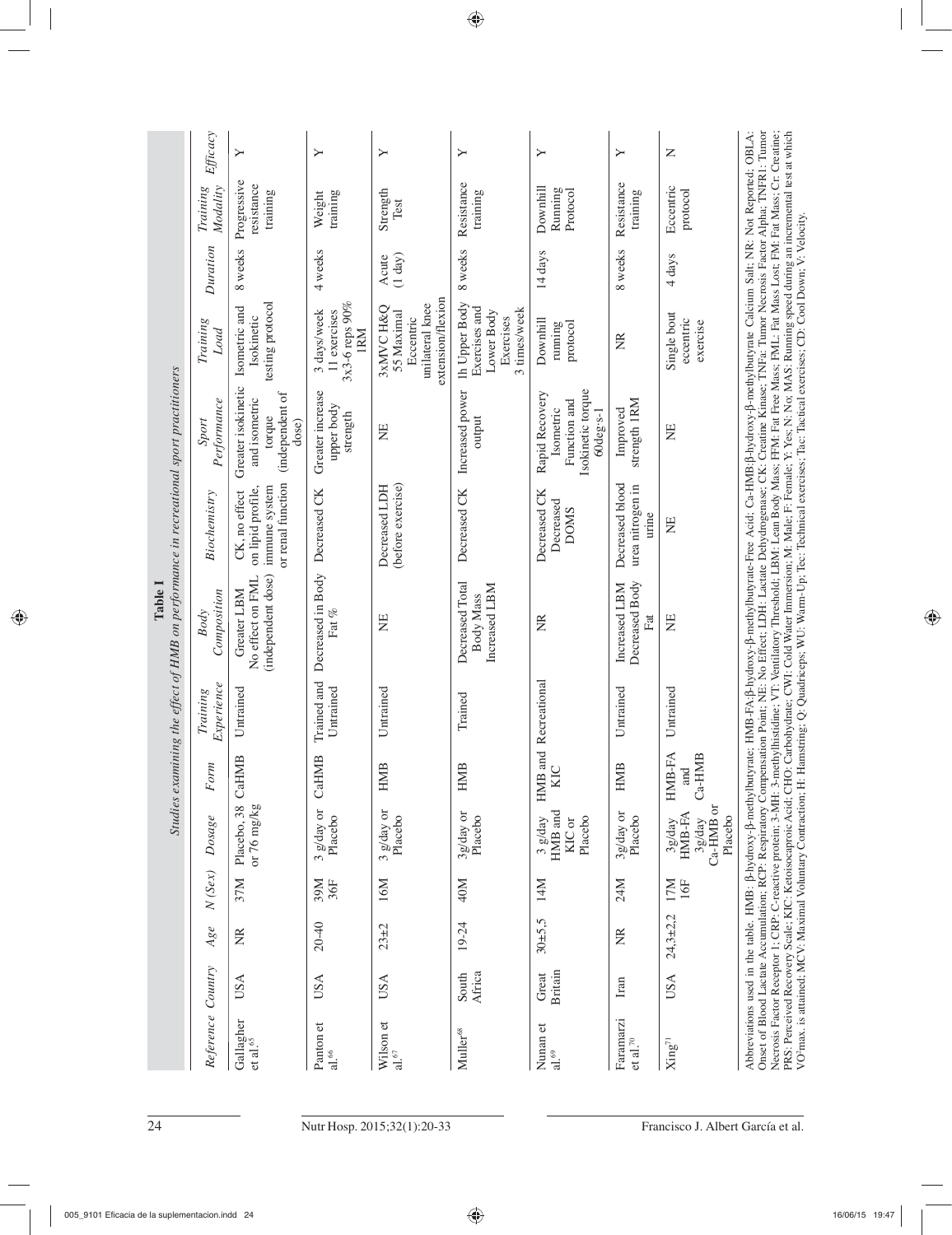exercise able to induce muscle damage<sup>49</sup>. Supplements should be taken at a dose of 1-2 g, 30-60 minutes prior to exercise if consuming HMB-FA and 60-120 minutes prior to exercise if consuming HMB-Ca. Many of the earlier studies used HMB formulated as a calcium salt (HMB-Ca); however, a new free acid form of HMB (HMB-FA) has been shown to yield higher plasma concentrations in shorter amount of time compared to the calcium salt form<sup>54</sup>. These results offer the theoretical advantages of achieving a greater bioavailability of HMB and providing potential benefits to improve training adaptations $54,55$ .

## *Effects of HMB in Endurance Sports*

Cardiorespiratory endurance refers to the ability of performing activity for prolonged periods of time<sup>56</sup>. Previous studies have demonstrated the potential benefits of HMB for aerobic athletes. This information is shown in table II. Vukovich and Dreifort $24$  investigated the effects of HMB supplementation on peak oxygen consumption  $(VO_2$  peak) and the onset of blood lactate accumulation (OBLA) in eight endurance-trained master-level competitive cyclist with an average training volume of 300 miles per week. Participants performed a graded cycle ergometer test until exhaustion. Results from the graded exercise test indicated that HMB supplementation increased by 8% the time to reach  $(\text{VO}_2 \text{peak})$  while leucine and the placebo did not have any effect. The  $VO<sub>2</sub>$  at 2 mM blood lactate (OBLA) increased with HMB (9.1%) and leucine (2.1%) supplementation, but did not change with placebo supplementation. The discrepancy with other endurance training studies $23,24$  could be due to training experience of the participants in the investigation. It has been suggested that active men and women not used to high intensity interval training may benefit more from HMB-Ca supplementation than trained athletes who are used to high intensity interval training<sup>57</sup>. Individualized high intensity interval training (HIIT) programs were applied based on each participant's baseline fitness level and monitored throughout the 28 days of training. It should be take into account that the training stimulus to stimulate physiological adaptation<sup>12,13,16</sup> can be insufficient in some studies $15,24$ .

The results obtained from high intensity interval training studies $^{23}$  shows that a four-week HIIT program in combination with HMB-FA is an effective training stimulus for improving aerobic performance. In addition, the use of HMB-FA supplementation, in combination with HIIT, resulted in greater changes in VO<sub>2</sub>peak, power output at ventilatory threshold (PVT) and ventilatory threshold (VT) than HIIT alone. These results are in accordance with other studies that used HMB supplementation with aerobic training methods for augmenting the beneficial effects on aerobic performance by increasing fatigue threshold measures that reflect the physiological response to moderate and/or severe intensity exercise $23,24,57$ .

The mechanism for these benefits of HMB on aerobic performance and fat loss are poorly understood. However, recent evidence demonstrated that HMB supplementation could improve fatty acid oxidation as has been previously described in HMB's mechanisms of action<sup>46</sup>.

# *Effects of HMB on Strength and Power Sports*

Strength and power are two of the most critical attributes of success in sport $58,59$ . Strength training increases muscle fiber size and maximal tension output. These adaptations are attained by positive muscle protein balance and satellite cell addition to pre-existing fibers $60$ . Also, the activation of mTOR signalling pathway appears to be very important for contraction induced increases in muscle protein synthesis $14,61$ .

Several research groups in this area<sup>19,52,62</sup> reported conflicting results when men and women where supplemented with HMB during a resistance training programme. Among the outcome variables analyzed in these studies were 1RM bench press, 1RM deadlifts, 1RM rowing, 1RM shoulder press, 1 RM chin up, 1RM leg extension, 1RM squats, and 1RM biceps curl. In addition, other physiological variables, such as body composition, power production, creatine kinase levels, and lactate dehydrogenase, were also evaluated. This information is presented in table III together with studies that showed strength and power benefits in sport-specific movements, i.e. squat, bench press and vertical jump<sup>10,19,21,22</sup>. In contrast, researchers have found small treatment effect when using non-specific, isolated movements<sup>19,62</sup>. Furthermore, as previously mentioned, the lack of significant changes in performance could be attributed to the absence of periodized and progressive exercise programs. Finally, benefits of HMB supplementation are more marked when exercise involves multi-joint movement that stresses a greater total amount of the skeletal muscle system.

The results of several studies<sup>22,63</sup> suggest that changes in strength and power following HMB supplementation are optimized within a context of a periodized as compared to a non periodized training program<sup>19</sup>. Furthermore, those findings suggest that supplementation with β-hydroxy- β-methylbutyrate plus Adenosine Triphosphate (HMB/ATP) in combination with a high intensity undulating periodization-training model results in increases in LBM, muscle hypertrophy, strength and power. Translated into athletes and coaches' languages, this means that when facing periods of high training frequencies (overreaching cycle of training) HMB and/or HMB/ATP supplementation may not only prevent typical declines in performance (power, strength and perceived recovery) that are characteristic of overreaching but might also results in additional gains in strength $22$ .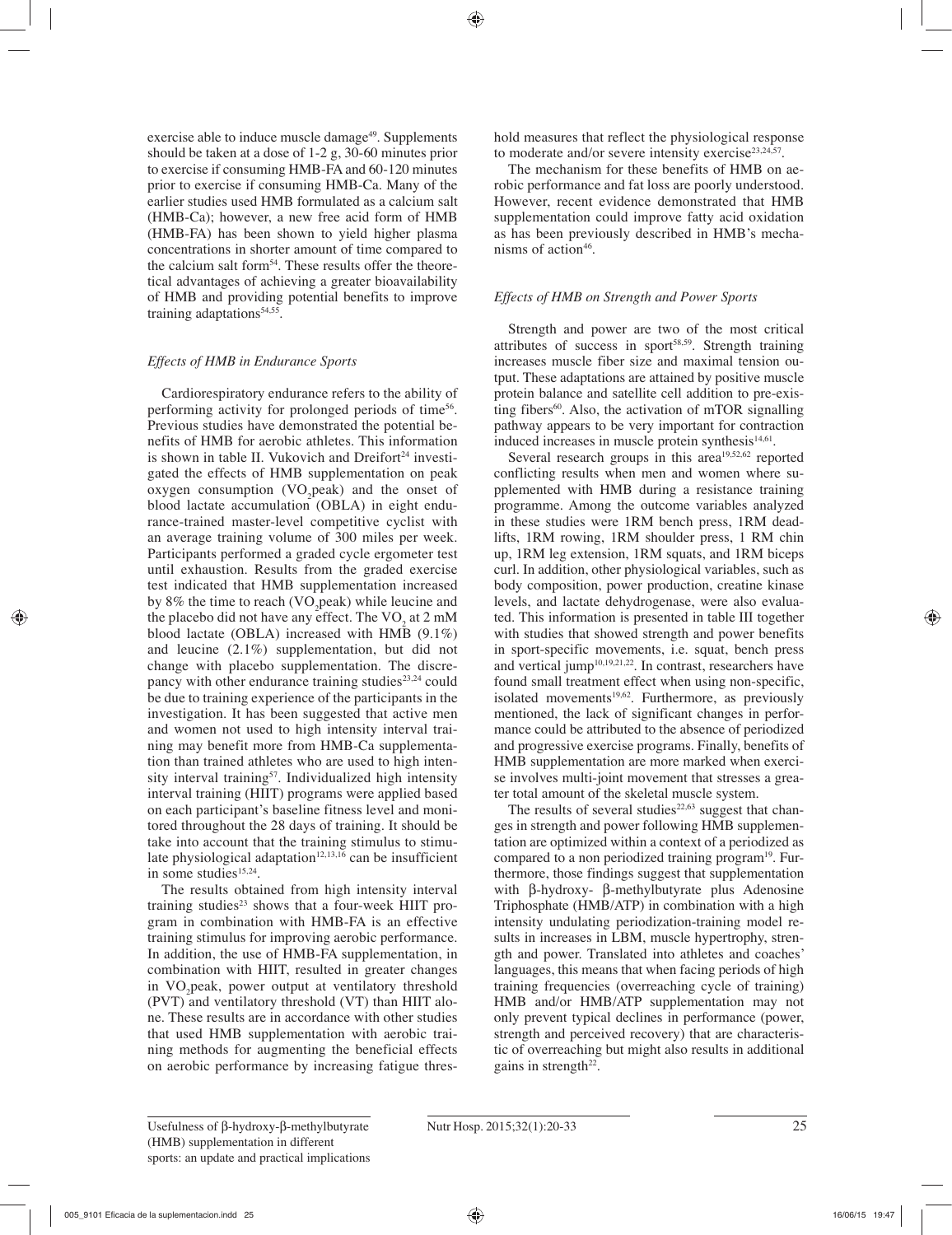|                                                                                               | Efficacy                      |         | Υ                                                                                     | $\geq$                                                                                |                  | Υ                                 | $\mathsf{Y}$                              | Υ                                                              | Υ                                               |
|-----------------------------------------------------------------------------------------------|-------------------------------|---------|---------------------------------------------------------------------------------------|---------------------------------------------------------------------------------------|------------------|-----------------------------------|-------------------------------------------|----------------------------------------------------------------|-------------------------------------------------|
|                                                                                               | Modality<br>$Training$        |         | Endurance<br>condition<br>Specific<br>exercise                                        | endurance<br>condition<br>exercise<br>Specific                                        |                  | condition<br>Specific<br>exercise | condition<br>Specific<br>exercise         | HIIT                                                           | training<br>Interval                            |
|                                                                                               | Duration                      |         | 2 weeks                                                                               | 2 weeks                                                                               |                  | 1 week                            | 1 week                                    | 4 weeks                                                        | 5 weeks                                         |
|                                                                                               | $Training$<br>Load            |         | E                                                                                     | $\widetilde{\Xi}$                                                                     |                  | Prolonged run                     | running protocol<br>Downhill              | week 5x2min<br>%VO2max<br>(1minRec)<br>3 times/                | 5x100% MAS                                      |
|                                                                                               | Performance<br>Sport          |         | HMB increased<br>VO <sub>2</sub> peak and<br>VO <sub>2</sub> at OBLA<br>time to reach | HMB increased<br>VO <sub>2</sub> peak and<br>VO <sub>2</sub> at OBLA<br>time to reach |                  | Ĕ                                 | <b>HMB</b> lowered<br>soreness            | Greater increased<br>in VO2max and<br>Power VT and<br>$\nabla$ | Greater increase<br>in VO2max and<br><b>RCP</b> |
|                                                                                               | Biochemistry                  |         | $\widetilde{\Xi}$                                                                     | $\widetilde{\Xi}$                                                                     |                  | Lowered LDH<br>and CK             | Ĕ                                         | g                                                              | $\widetilde{\Xi}$                               |
| Studies examining the effect of HMB on performance stratified by endurance sports<br>Table II | Composition<br><b>Body</b>    |         | Ř                                                                                     | $\widetilde{R}$                                                                       |                  | Ĕ                                 | Ĕ                                         | UH                                                             | No effect on LBM<br>or FM                       |
|                                                                                               | Experience<br><b>Training</b> |         | Trained                                                                               | Trained                                                                               |                  | Trained                           | Trained                                   | Trained                                                        | Untrained                                       |
|                                                                                               | Form                          |         | CaHMB                                                                                 | CaHMB                                                                                 |                  | CaHMB                             | CaHMB                                     | -FA<br>HMB-                                                    | CaHMB                                           |
|                                                                                               | Dosage                        |         | Leucine or<br>Placebo<br>$3$ g/day<br>HMB,                                            | or $3g$ /day<br>HMB<br>Placebo,<br>Leucine                                            |                  | Placebo or<br>$3$ g/day           | Creatine or<br>Placebo<br>3 g/day<br>HMB, | 3 g/day or<br>Placebo                                          | $3$ g/day or<br>Placebo                         |
|                                                                                               | N(Sex)                        |         | <b>NS</b>                                                                             | <b>NS</b>                                                                             |                  | 16M<br>16F                        | 28M                                       | 21M<br>19F                                                     | 16M<br>16F                                      |
|                                                                                               | Age                           |         | E                                                                                     | $\widetilde{R}$                                                                       |                  | $20 - 50$                         | Ĕ                                         | $21 + 2,4$                                                     | $23 + 1$                                        |
|                                                                                               |                               |         | USA                                                                                   | USA                                                                                   |                  | USA                               | USA                                       | <b>USA</b>                                                     | Canada                                          |
|                                                                                               | Reference Country             | Cycling | $\&$ Adams <sup>72</sup><br>Vukovich                                                  | Vukovich<br>& Drei-<br>${\rm fort}^{24}$                                              | <b>Athletics</b> | Knitter et<br>al. <sup>15</sup>   | Byrd et<br>$\dot{a}$ <sup>73</sup>        | Robinson<br>et al. <sup>23</sup>                               | Lamboley<br>$et$ al. $^{\rm 58}$                |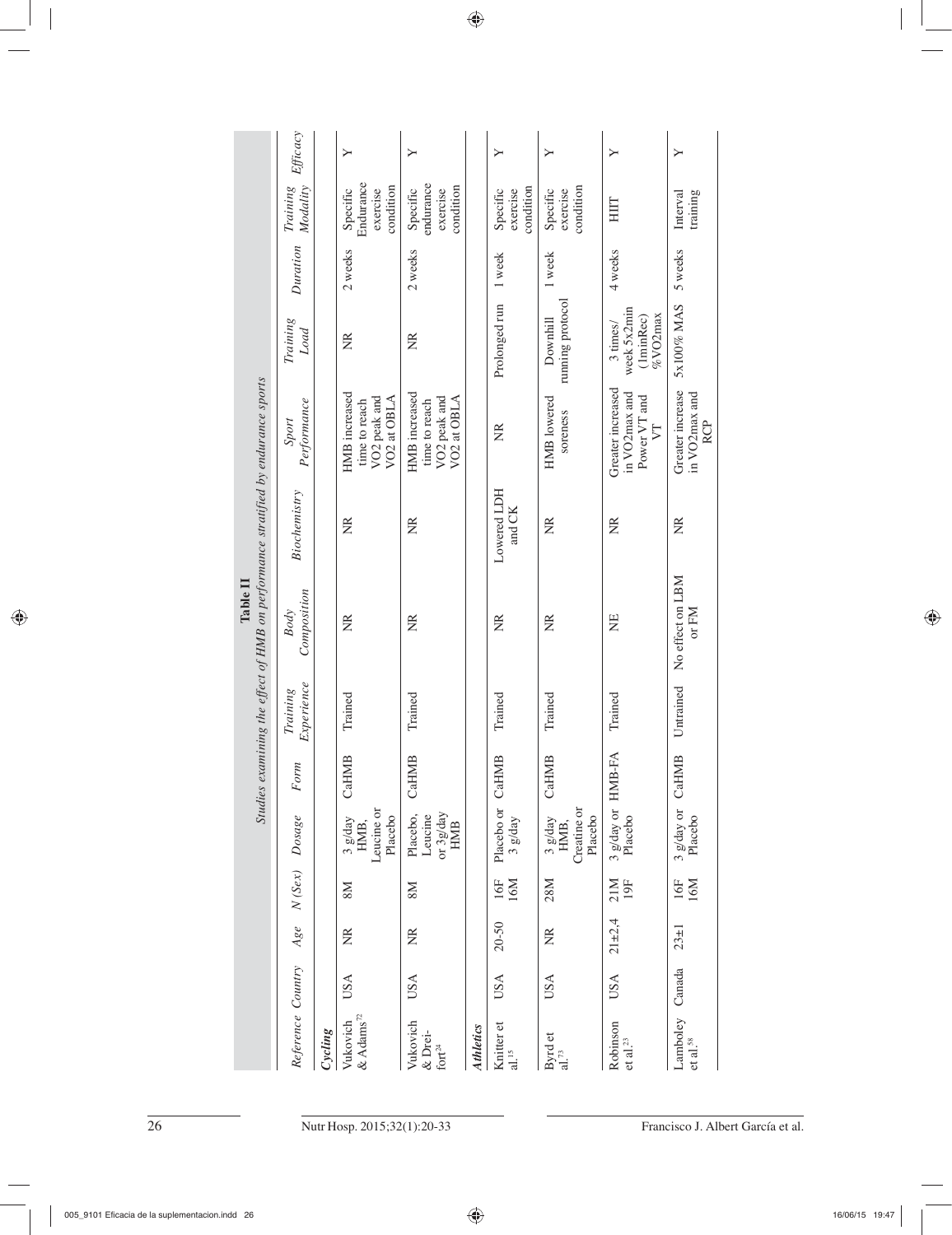| Studies examining the effect of HMB on performance stratified by strength and power sports | Efficacy<br>Modality<br>$Training$<br>Training Load Duration<br>Performance<br>Sport<br>Biochemistry |                     | Υ<br>training<br>Weight<br>7 Weeks<br>during 3 weeks<br>3x5 reps $90\%$<br>3 times/week<br><b>IRM</b><br>(Dose dependent)<br>biceps curl and<br>Increased Total<br>Increased 1RM<br>weight lift<br>Decreased<br><b>DOMS</b><br><b>ROM</b><br>Decrease CK<br>and 3-MH | ≻<br>training<br>Weight<br>7 weeks<br>during 3 weeks<br>3x4 reps 90%<br>6 times/week<br><b>IRM</b><br>Increased 1RM<br>Bench and<br>Squat lift<br>E | Υ<br>resistance<br>Intensity<br>training<br>High<br>4 weeks<br>High Intensity<br>progressive<br>Monitored<br>resistance<br>training<br>Greater upper<br>body strength<br>$(3 - 15\%)$<br>ž | ≻<br>training<br>Weight<br>3 weeks<br>$1-4$ set x $5-8$ reps<br>$-45-75%$ IRM<br>on weight lifted<br>additive effect<br>HMB and<br>Creatine<br>nitrogen, and<br>lowered CK,<br>plasma urea<br>Only HMB<br>urine urea | Z<br>Eccentric<br>Exercise<br>Test<br>6 days<br>Ĕ<br>No effect on<br>strength<br>ž | Υ<br>Eccentric<br>Exercise<br>training<br>Weight<br>2 weeks<br>3x10 reps 70%<br><b>IRM</b><br>biceps curl and<br>Lower DOMS<br>Greater 1RM<br><b>ROM</b><br>Decreased CK | ≻<br>training<br>Weight<br>9 weeks<br>3times/week<br>9 exercises/<br>session<br>Greater leg<br>extension<br>strength<br>Z |
|--------------------------------------------------------------------------------------------|------------------------------------------------------------------------------------------------------|---------------------|----------------------------------------------------------------------------------------------------------------------------------------------------------------------------------------------------------------------------------------------------------------------|-----------------------------------------------------------------------------------------------------------------------------------------------------|--------------------------------------------------------------------------------------------------------------------------------------------------------------------------------------------|----------------------------------------------------------------------------------------------------------------------------------------------------------------------------------------------------------------------|------------------------------------------------------------------------------------|--------------------------------------------------------------------------------------------------------------------------------------------------------------------------|---------------------------------------------------------------------------------------------------------------------------|
| Table III                                                                                  | <b>Body Composition</b>                                                                              |                     | Decreased LBM                                                                                                                                                                                                                                                        | Increased FFM                                                                                                                                       | Greater LBM and<br><b>FML</b>                                                                                                                                                              | Positive effect on<br>effect HMB and<br>LBM (additive<br>G <sub>1</sub>                                                                                                                                              | $\widetilde{R}$                                                                    | E                                                                                                                                                                        | E                                                                                                                         |
|                                                                                            | Experience<br>$Training$                                                                             |                     | Untrained                                                                                                                                                                                                                                                            | Trained                                                                                                                                             | Trained and<br>Untrained                                                                                                                                                                   | Untrained                                                                                                                                                                                                            | Untrained                                                                          | Untrained                                                                                                                                                                | Trained                                                                                                                   |
|                                                                                            | Form<br>$\it{Dosage}$                                                                                |                     | ЖB<br>CaH<br>$0, 1.5$ or<br>$3$ g/day                                                                                                                                                                                                                                | Nutrient<br><b>NB</b><br>Powder<br>and<br><b>E</b><br>CaHl<br>$0, 1.5$ or<br>3 g/day                                                                | ЖB<br>CaH <sub>.</sub><br>Placebo or<br>$3$ g/day                                                                                                                                          | ЖB<br><b>CaH</b><br>Creatine or<br>$3$ $\textrm{g}$ HMB, HMB and<br>Placebo,<br>Creatine                                                                                                                             | ЖB<br>CaHI<br>$3$ g/day<br>$0\ {\rm or}$                                           | ЖB<br>CaH<br>$\mathbf{g}/\mathbf{day}$ KIC<br>3 g/day<br><b>HMB</b><br>$\epsilon$                                                                                        | <b>NB</b><br><b>CaH</b><br>Placebo or<br>$3$ g/day                                                                        |
|                                                                                            | N(Sex)                                                                                               |                     | 41M                                                                                                                                                                                                                                                                  | 32M                                                                                                                                                 | 39M<br>36F                                                                                                                                                                                 | 40M                                                                                                                                                                                                                  | 17M                                                                                | <b>NS</b>                                                                                                                                                                | 34M                                                                                                                       |
|                                                                                            | Age                                                                                                  |                     | 19-29                                                                                                                                                                                                                                                                | 19-22                                                                                                                                               | $20 - 40$                                                                                                                                                                                  | 19-23                                                                                                                                                                                                                | $21 - 22$                                                                          | $20 - 24$                                                                                                                                                                | $24 + 4$                                                                                                                  |
|                                                                                            | Country<br>Reference                                                                                 | Resistance Training | <b>USA</b><br>Nissen et<br>$\rm ^{\rm 10}$                                                                                                                                                                                                                           | USA<br>Nissen et<br>al. <sup>74</sup>                                                                                                               | USA<br>Panton et<br>al. $66$                                                                                                                                                               | USA<br>Jowko et<br>al. $^{75}$                                                                                                                                                                                       | Australia<br>Jones et al. <sup>30</sup><br>Paddon-                                 | <b>Britain</b><br>Great<br>Van Someren<br>et al. $^{76}$                                                                                                                 | Zealand<br>New<br>Thomson <sup>77</sup>                                                                                   |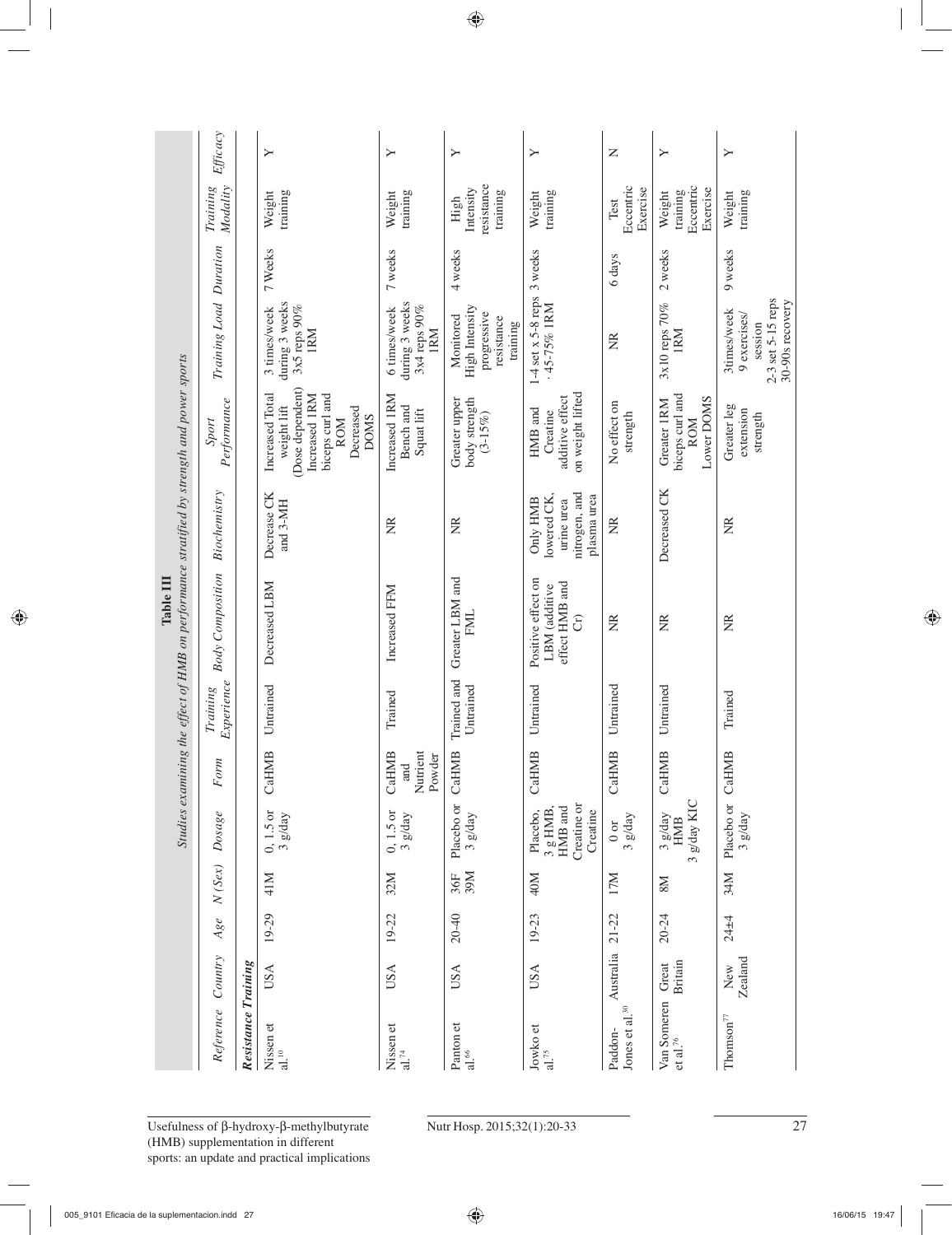|                                                                                                                 | <b>Efficacy</b>               | Υ                                                           | Υ                                                                               | Υ                                                                                                                                                                                           | Υ                                                                      | Υ                                                                      |
|-----------------------------------------------------------------------------------------------------------------|-------------------------------|-------------------------------------------------------------|---------------------------------------------------------------------------------|---------------------------------------------------------------------------------------------------------------------------------------------------------------------------------------------|------------------------------------------------------------------------|------------------------------------------------------------------------|
|                                                                                                                 | Modality<br>$Training$        | Eccentric<br>Exercise                                       | training<br>Weight                                                              | training<br>Weight                                                                                                                                                                          | Resistance<br>training                                                 | Resistance<br>training                                                 |
|                                                                                                                 |                               | 2 weeks                                                     | 9 weeks                                                                         | 4 weeks                                                                                                                                                                                     | 4 days                                                                 | 4 days                                                                 |
|                                                                                                                 | Training Load Duration        | of eccentric<br>Single bout<br>resistance<br>exercise       | 2-3 set 5-15 reps<br>30-90s recovery<br>3 times/week<br>9 exercises/<br>session | 3x3reps or 3x4<br>Bodybuilding:<br>5 times/week<br>Weightlifting:<br>3 times/week<br>reps 80%RM<br>60-100%RM<br>5days/week<br>3 exercises<br>3 exercises<br>Isometric:<br>3x12reps<br>50%RM | 70-80% IRM<br>4 sets 10reps<br>3 exercises                             | 4 sets 10reps<br>70-80%1RM<br>3 exercises                              |
|                                                                                                                 | Performance<br>Sport          | biceps curl and<br>ROM, lower<br>Greater 1RM<br><b>DOMS</b> | Strength lower<br>Increased<br>body                                             | Improve muscle<br>torque                                                                                                                                                                    | E                                                                      | average power/<br>Maintained<br>repetition                             |
|                                                                                                                 | Biochemistry                  | Decreased CK                                                | g                                                                               | $\frac{1}{2}$                                                                                                                                                                               | Attenuated TNFa<br>and TNFR1                                           | (HMB-FA+CWI)<br>Attenuated CRP                                         |
| Studies examining the effect of HMB on performance stratified by strength and power sports<br>Table III (cont.) | <b>Body Composition</b>       | ΣŘ                                                          | Decreased FM                                                                    | Decreased water<br>Increased LBM<br>content                                                                                                                                                 | Ř                                                                      | ΣŘ                                                                     |
|                                                                                                                 | Experience<br>$Training$      | Untrained                                                   | Trained                                                                         | Trained                                                                                                                                                                                     | Trained                                                                | Trained                                                                |
|                                                                                                                 | Form                          | <b>SEX</b><br>CaH                                           | <b>HMB</b>                                                                      | <b>HMB</b>                                                                                                                                                                                  | HMB-FA                                                                 | $B$ -FA<br>HMI                                                         |
|                                                                                                                 | Dosage                        | 3 g/day<br>3 g/day<br><b>HMB</b><br>KIC                     | 3g/day or<br>Placebo                                                            | L-Carnitine,<br>Creatine or<br>Placebo<br>900mg<br>20mg<br>2g/day<br>HMB.                                                                                                                   | HMB-FA or<br>Additive<br>effect of<br>Placebo<br>3 g/day<br><b>CWI</b> | HMB-FA or<br>Additive<br>effect of<br>Placebo<br>3 g/day<br><b>CWI</b> |
|                                                                                                                 | $N\left( \textit{Sex}\right)$ | <b>NS</b>                                                   | 34M                                                                             | 182M                                                                                                                                                                                        | 40M                                                                    | 40M                                                                    |
|                                                                                                                 | Age                           | $23 + 4$                                                    | $24 + 4$                                                                        | $\widetilde{R}$                                                                                                                                                                             | $22,3+2,4$                                                             | $23,8+3$                                                               |
|                                                                                                                 | Country                       | <b>Britain</b><br>Great                                     | Zealand<br>New                                                                  |                                                                                                                                                                                             | USA                                                                    | <b>USA</b>                                                             |
|                                                                                                                 | Reference                     | Van Someren<br>et al. <sup>78</sup>                         | Thomson et<br>al. $^{19}$                                                       | Kruszewski <sup>79</sup> Poland                                                                                                                                                             | Townsend et<br>$\,$ al. $\!$                                           | Gonzalez et<br>al. <sup>63</sup>                                       |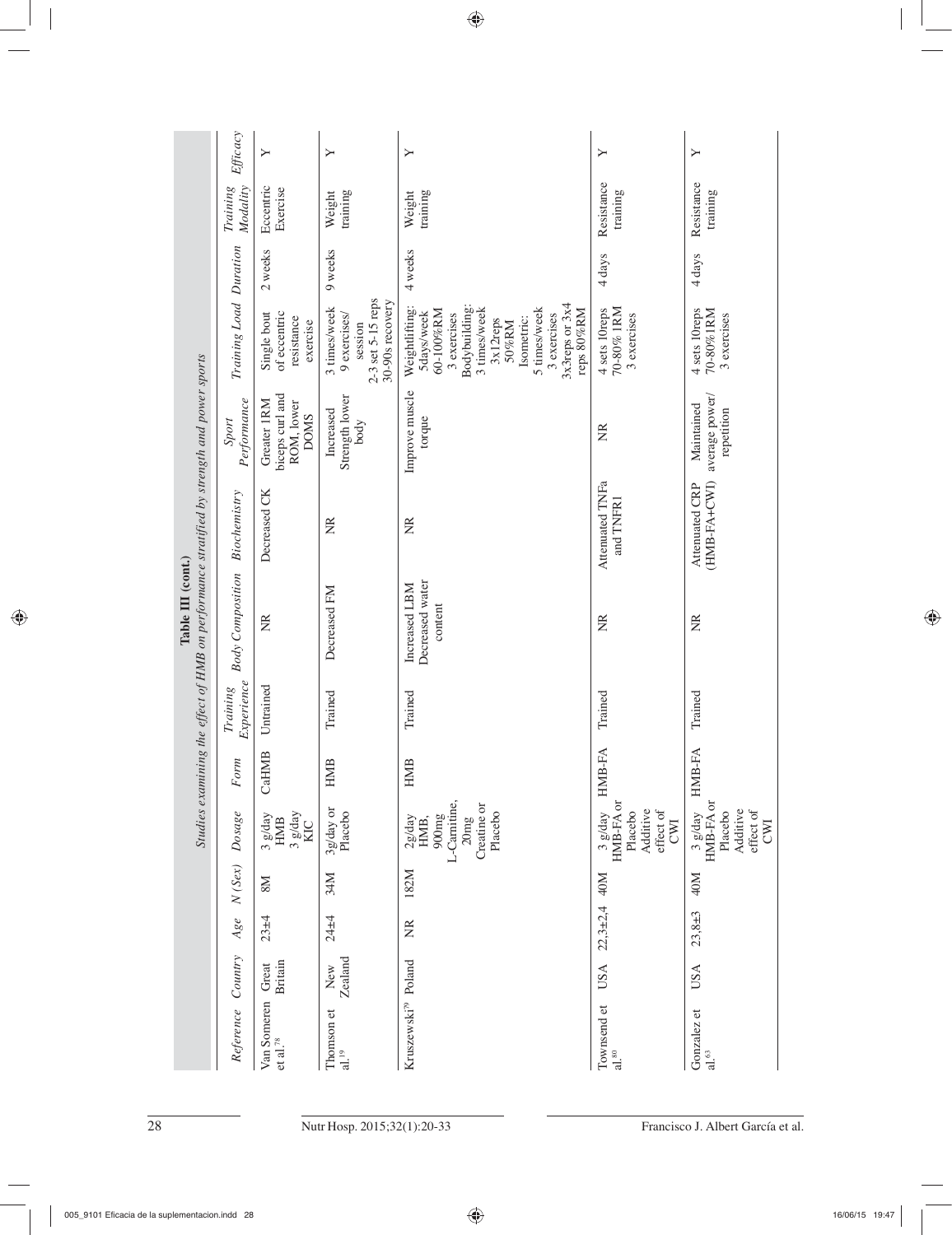|                                                                                                                 | Efficacy                | ≻                                                                                                                                                     | Υ                                                                                                                                                   |          | Z                                     | Z                                                                                     |
|-----------------------------------------------------------------------------------------------------------------|-------------------------|-------------------------------------------------------------------------------------------------------------------------------------------------------|-----------------------------------------------------------------------------------------------------------------------------------------------------|----------|---------------------------------------|---------------------------------------------------------------------------------------|
|                                                                                                                 | Modality<br>$Training$  | Resistance<br>training                                                                                                                                | Resistance<br>training                                                                                                                              |          | training<br>Weight                    | Off-Season<br>and Agility<br>training<br>training<br>Weight                           |
|                                                                                                                 |                         | 12 weeks                                                                                                                                              | 12 weeks                                                                                                                                            |          | 4 weeks                               | 4 weeks                                                                               |
|                                                                                                                 | Training Load Duration  | Overreaching<br>Periodization<br>Undulation<br>3x8-12RM<br>3x8-12RM<br>5x5maxV<br>5x5maxV<br>$3x3-5RM$<br>$1x3-5RM$<br>Phase 3:<br>Phase1:<br>Phase2: | Overreaching<br>Periodization<br>Undulation<br>3x8-12RM<br>3x8-12RM<br>5x5maxV<br>5x5maxV<br>3x3-5RM<br>$1x3-5RM$<br>Phase 3:<br>Phase1:<br>Phase2: |          | E                                     | reps $\cdot$ 60-95%<br>5 hours/week<br>$1-3$ sets x 2-8<br>1RM                        |
|                                                                                                                 | Performance<br>Sport    | strength + power<br>Recovery (PRS)<br>Improved<br>Increased                                                                                           | Recovery (PRS)<br>power (vertical<br>Increased total<br>strength and<br>Improved<br>jump and<br>Wingate)                                            |          | No effect on<br>strength              | Intermittent High<br>Intensity exercise<br>No effect on<br>performance<br>strength or |
|                                                                                                                 | Biochemistry            | Attenuated CK<br>and Cortisol                                                                                                                         | Attenuated CK<br>and LDH                                                                                                                            |          | No effect markers<br>of muscle damage | No effect markers<br>of muscle damage                                                 |
| Studies examining the effect of HMB on performance stratified by strength and power sports<br>Table III (cont.) | <b>Body Composition</b> | Increased LBM                                                                                                                                         | Decreased Body<br>Increased LBM<br>Fat                                                                                                              |          | No effect on<br>LBM or FM             | No effect on<br>LBM or FM                                                             |
|                                                                                                                 | Experience<br>Training  | Trained                                                                                                                                               | Trained                                                                                                                                             |          | Trained                               | Trained                                                                               |
|                                                                                                                 | Form                    | HMB-FA<br>and ATP                                                                                                                                     | HMB-FA                                                                                                                                              |          | <b>SE</b><br>CaHI                     | CaHMB                                                                                 |
|                                                                                                                 | Dosage                  | 400mg ATP<br>or Placebo<br>HMB-FA<br>$3$ g/day                                                                                                        | 3 g/day<br>or Placebo                                                                                                                               |          | 6g/day<br>$0, 3$ or                   | $0, 3$ g/day                                                                          |
|                                                                                                                 | N(Sex)                  |                                                                                                                                                       | 20M                                                                                                                                                 |          | 40M                                   | 18M                                                                                   |
|                                                                                                                 | Age                     | 21,7±0,4 17M                                                                                                                                          | $21,6+0,5$                                                                                                                                          |          | $20 - 22$                             | $20 - 22$                                                                             |
|                                                                                                                 |                         | USA                                                                                                                                                   | USA                                                                                                                                                 |          | USA                                   | USA                                                                                   |
|                                                                                                                 | Reference Country       | Lowery et<br>al. $^{22}$                                                                                                                              | Wilson et<br>al. <sup>49</sup>                                                                                                                      | Football | Kreider et<br>al.81                   | Kreider et<br>al. $^{\circ2}$                                                         |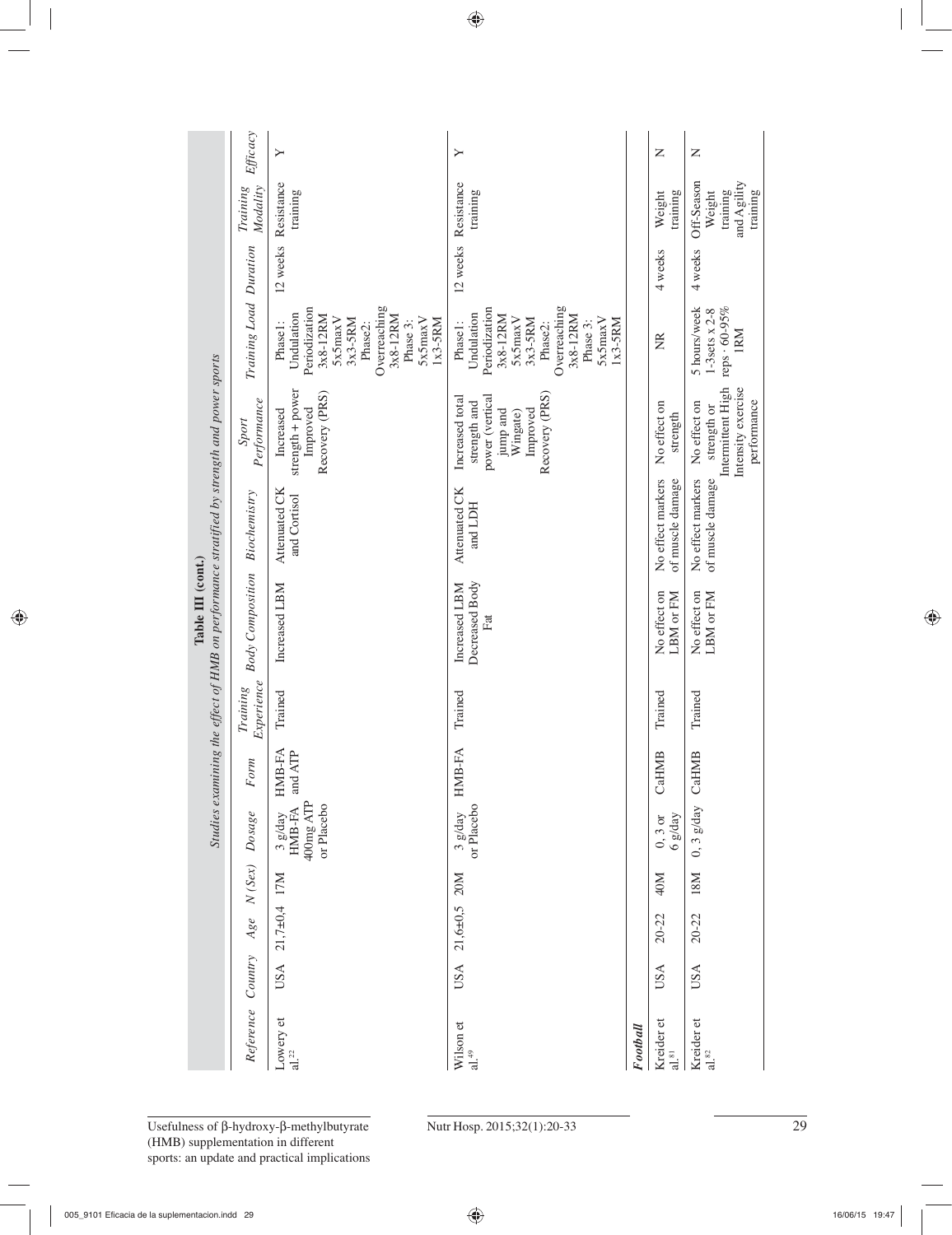|                                                                                                                 | Efficacy                      | Z                                                                                                                                                                                | Z                                         |        | ≻                                                                                                                                         |       | Z                                                             | Z                                 |      | ≻                                       |                      | Z                                           |
|-----------------------------------------------------------------------------------------------------------------|-------------------------------|----------------------------------------------------------------------------------------------------------------------------------------------------------------------------------|-------------------------------------------|--------|-------------------------------------------------------------------------------------------------------------------------------------------|-------|---------------------------------------------------------------|-----------------------------------|------|-----------------------------------------|----------------------|---------------------------------------------|
|                                                                                                                 | Modality<br><b>Training</b>   | Endurance<br>Weight +<br>Training                                                                                                                                                | Football<br>specific<br>training<br>camp  |        | Specific<br>training                                                                                                                      |       | training<br>Weight                                            | training<br>Weight                |      | Training<br>Specific                    |                      | training<br>Weight                          |
|                                                                                                                 |                               | $4$ weeks $+$<br>$1$ week $+$<br>4 weeks                                                                                                                                         | 4 weeks                                   |        | 6 days                                                                                                                                    |       | 6 weeks                                                       | 6 weeks                           |      | 3 days                                  |                      | 6 weeks                                     |
|                                                                                                                 | Training Load Duration        | exercises (tempo):<br>exercises/session<br><b>IRM</b> Endurance<br>$8-12$ sets x 2-10<br>reps 70-90%<br>4 days/week<br>Strength: 10<br>exercises (V)<br>4 hours/day<br>Endurance | specific training<br>Pre-Season           |        | $(10^{\circ} WU + 15^{\circ}$<br>Team training<br>Tec $+30$ <sup><math>-</math></sup> Tac<br>$+25$ 'Game +<br>program<br>$10^{\circ}$ CD) |       | ž                                                             | Ĕ                                 |      | Regular Judo<br>Training                |                      | 3-5sets x 4-6 reps<br>2-3 days/week         |
|                                                                                                                 | Performance<br>Sport          | weight lifting<br>No effect on<br>strength                                                                                                                                       | performance<br>No effect on               |        | power Increased<br>Increased peak<br>mean power<br>performance<br>anaerobic<br>Increased                                                  |       | soreness, ROM,<br>or elbow flexor<br>No effect on<br>strength | ΣÄ                                |      | decreases in power<br>Attenuates        |                      | No effect on<br>strength                    |
| Studies examining the effect of HMB on performance stratified by strength and power sports<br>Table III (cont.) | Biochemistry                  | $\widetilde{\Xi}$                                                                                                                                                                | of muscle damage<br>No effect markers     |        | Decreased LDH<br>and CK                                                                                                                   |       | ž                                                             | Ĕ                                 |      | Ĕ                                       |                      | of muscle damage                            |
|                                                                                                                 | <b>Body Composition</b>       | No effect on body<br>composition                                                                                                                                                 | LBM or FM<br>No effect on                 |        | E                                                                                                                                         |       | $\frac{R}{N}$                                                 | Ë                                 |      | Increased Fat Loss;<br>No effect on LBM |                      | No effect on LBM No effect markers<br>or FM |
|                                                                                                                 | Experience<br><b>Training</b> | Trained                                                                                                                                                                          | Trained                                   |        | Trained                                                                                                                                   |       | Trained                                                       | Trained                           |      | Trained                                 |                      | Trained                                     |
|                                                                                                                 | $\tilde{m}$<br>$F$ or         | CaHMB                                                                                                                                                                            | CaHMB                                     |        | CaHMB                                                                                                                                     |       | CaHMB                                                         | CaHMB                             |      | $\overline{AB}$<br>È                    |                      |                                             |
|                                                                                                                 | Dosage                        | Placebo or<br>$3$ g/day                                                                                                                                                          | $3$ g/day<br>$0$ or                       |        | 3 g/day, P<br>(HMBCr)<br>Creatine<br>or HMB<br>and                                                                                        |       | HMB and<br>Creatine<br>HMB or<br>3 g/day                      | 3g Creatine<br>3g HMB<br>6g CHO   |      | 3 g/day or<br>Placebo                   |                      | 27M 0 or 3 g/day CaHMB                      |
|                                                                                                                 | N(Sex)                        | 35M                                                                                                                                                                              | 26M                                       |        | 24M                                                                                                                                       |       | 27M                                                           | 30M                               |      | 8F                                      |                      |                                             |
|                                                                                                                 | Age                           | $20 - 22$                                                                                                                                                                        | $20 - 22$                                 |        | $20 + 0,7$                                                                                                                                |       | $25 \pm 1$                                                    | $25 \pm 1$                        |      |                                         |                      |                                             |
|                                                                                                                 | Country                       | USA                                                                                                                                                                              | <b>USA</b>                                |        | Iran                                                                                                                                      |       | Australia                                                     | Australia                         |      | Taiwan $21,8 \pm 1,1$                   |                      |                                             |
|                                                                                                                 | Reference                     | Ransone et<br>al.83                                                                                                                                                              | Jay Hoffman<br>$\rm{et}$ al. $\rm{^{84}}$ | Soccer | Faramarzi et<br>al. <sup>25</sup>                                                                                                         | Rugby | & Crowe <sup>85</sup><br>O'Connor                             | $&Crowe^{53}$<br>O'Connor         | Judo | Hung et al. <sup>86</sup>               | Waterpolo and Rowing | Slater et al. <sup>31</sup> Australia 24-26 |
| 30                                                                                                              |                               | Nutr Hosp. 2015;32(1):20-33                                                                                                                                                      |                                           |        |                                                                                                                                           |       |                                                               | Francisco J. Albert García et al. |      |                                         |                      |                                             |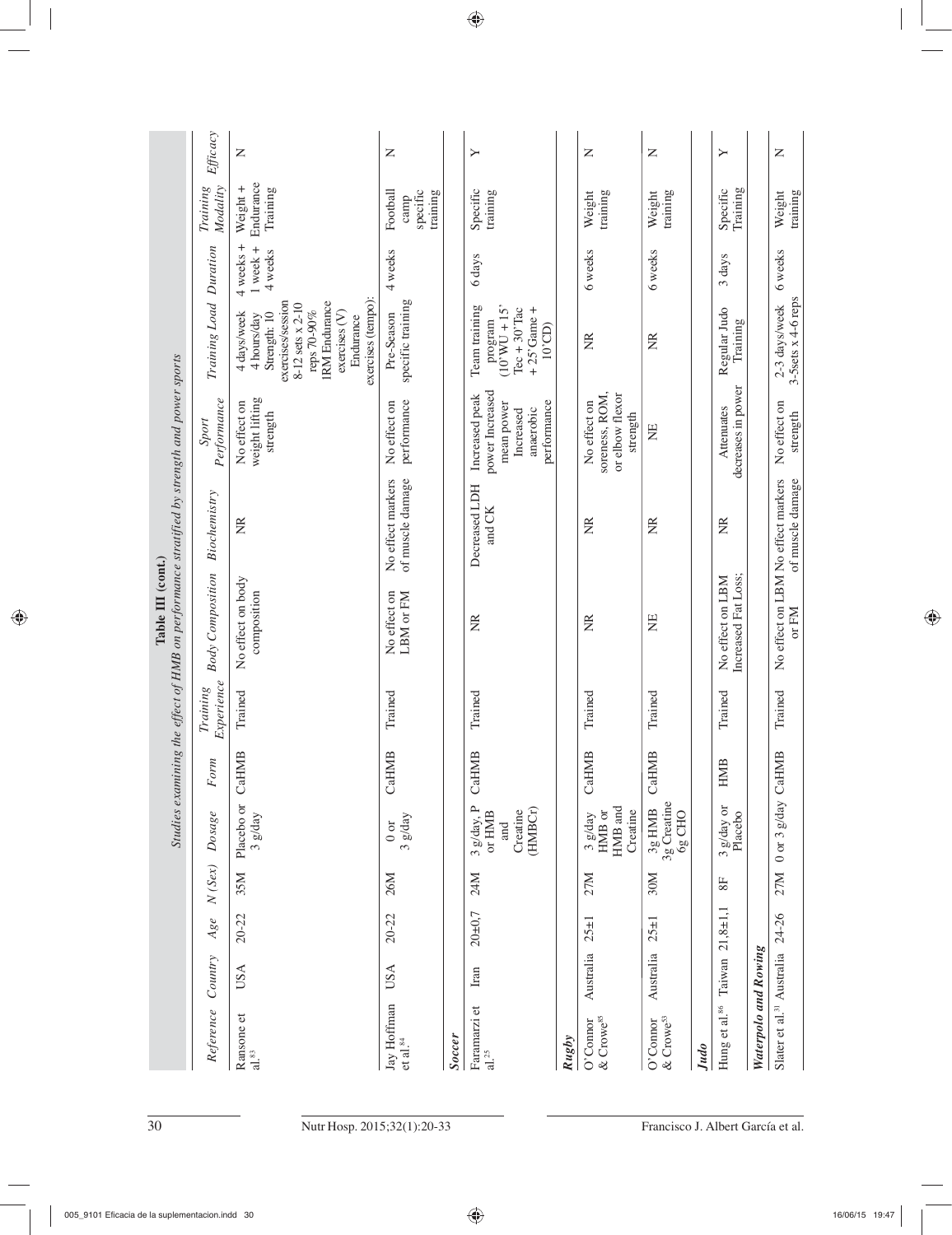When a long-term (12 weeks) periodized training program is used in trained individuals, HMB has been found to increase strength, power, and muscle mass in major upper and lower muscle groups<sup>53</sup>. Moreover, when similar outcome variables were evaluated in healthy untrained individuals after a supervised resistance-training program 3 times per week for 8 weeks, torque generation, creatine phosphokinase and body composition significantly improved among those supplemented with HMB, as compared with those not supplemented<sup>64</sup>.

Collectively, these studies provide evidence supporting the usefulness of HMB supplementation specifically in conditions of high proteolysis, which is frequent in phases of the competition with high intensity exercise done at a high frequency rate. Therefore, it seems appropriate to hypothesize that HMB could help in increasing cardiorespiratory fitness, strength, power and physical function in those experiencing the effects of negative protein turnover in specific catabolic environments.

# **Conclusions**

Within the sports context, the evidence shows that HMB could have positive effects on several catabolic conditions such as attenuation of the characteristic rise in catabolic biomarkers, limitation of rise in stress hormone response (overreaching) and decreases in power in athletes facing periods of high-density competitions, high-intensity training, first stages of injury recovery and/or any other different situations in which muscle adaptations could be affected by the catabolic environment.

Therefore, since adequate balance between the training stimulus and the subsequent recovery is a great challenge for exercise physiology, HMB supplementation could be of interest as a signalling molecule that may convey specific information to optimize recovery. Future research will additionally contribute to elucidate the underlying mechanisms by which HMB acts improving high-intensity training adaptations.

#### **Acknowledgements**

This work was supported by the Andalusian Sports Medicine Centre (C.A.M.D.) through project no. EX-2005/07.

FBO is granted by the Ministry of Economy and Competitiveness (RYC-2011-09011).

The content is solely the responsibility of the authors and does not necessarily represent the official views of the funding body. The funders had no role in this study content.

#### **References**

- 1. Harper A, Miller R, Block K. Branched-chain amino acid metabolism. *Annu Rev Nutr.* 1984; 4(1): 409-54.
- 2. Garlick PJ. The role of leucine in the regulation of protein metabolism. *J Nutr.* 2005; 135(6): 1553S-1556S.
- 3. Norton LE, Layman DK. Leucine regulates translation initiation of protein synthesis in skeletal muscle after exercise. *J Nutr.* 2006; 136(2): 533S-537S.
- 4. Wilson G, Wilson GJ. Contemporary issues in protein requirements and consumption for resistance trained athletes. *J Int Soc Sports Nutr.* 2006; 3(1): 7-27.
- 5. Layman DK. The role of leucine in weight loss diets and glucose homeostasis. *J Nutr.* 2003; 133(1): 261S-267S.
- 6. Patti M-E, Brambilla E, Luzi L, Landaker EJ, Kahn CR. Bidirectional modulation of insulin action by amino acids. *J Clin Invest.* 1998; 101(7): 1519.
- 7. Hider R, Fern E, London D. Relationship between intracellular amino acids and protein synthesis in the extensor digitorum longus muscle of rats. *Biochem J.* 1969; 114: 171-8.
- 8. Anthony JC, Anthony TG, Layman DK. Leucine supplementation enhances skeletal muscle recovery in rats following exercise. *J Nutr.* 1999; 129(6): 1102-6.
- 9. Mero A. Leucine supplementation and intensive training. *Sports Med.* 1999; 27(6): 347-58.
- 10. Nissen S, Sharp R, Ray M, Rathmacher J, Rice D, Fuller Jr J, et al. Effect of leucine metabolite β-hydroxy-β-methylbutyrate on muscle metabolism during resistance-exercise training. *J Appl Physiol.* 1996; 81(5): 2095-104.
- 11. Van Koevering M, Nissen S. Oxidation of leucine and alpha-ketoisocaproate to beta-hydroxy-beta-methylbutyrate in vivo. *Am J Physiol - Endocrinol Metab.* 1992; 262(1): E27-31.
- 12. Zanchi N, Gerlinger-Romero F, Guimaraes-Ferreira L, de Siqueira Filho MA, Felitti V, Lira FS, et al. HMB supplementation: clinical and athletic performance-related effects and mechanisms of action. *Amino Acids.* 2011; 40(4): 1015-25.
- 13. Wilson G, Wilson JM, Manninen AH. Effects of beta-hydroxy-beta-methylbutyrate (HMB) on exercise performance and body composition across varying levels of age, sex, and training experience: A review. *Nutr Metab Lond.* 2008; 5: 1.
- 14. Wilson G, Fitschen PJ, Campbell B, Wilson GJ, Zanchi N, Taylor L, et al. International Society of Sports Nutrition Position Stand: beta-hydroxy-betamethylbutyrate (HMB). *J Int Soc Sports Nutr.* 2013; 10(1): 1-14.
- 15. Knitter A, Panton L, Rathmacher J, Petersen A, Sharp R. Effects of β-hydroxy-β-methylbutyrate on muscle damage after a prolonged run. *J Appl Physiol.* 2000; 89(4): 1340-4.
- 16. Wilson G, Lowery RP, Joy JM, Walters JA, Baier SM, Fuller JC, et al. β-Hydroxy-β-methylbutyrate free acid reduces markers of exercise-induced muscle damage and improves recovery in resistance-trained men. *Br J Nutr.* 2013; 110(03): 538-44.
- 17. Portal S, Zadik Z, Rabinowitz J, Pilz-Burstein R, Adler-Portal D, Meckel Y, et al. The effect of HMB supplementation on body composition, fitness, hormonal and inflammatory mediators in elite adolescent volleyball players: a prospective randomized, double-blind, placebo-controlled study. *Eur J Appl Physiol.* 2011; 111(9): 2261-9.
- 18. Rowlands DS, Thomson JS. Effects of β-hydroxy-β-methylbutyrate supplementation during resistance training on strength, body composition, and muscle damage in trained and untrained young men: a meta-analysis. *J Strength Cond Res.* 2009; 23(3): 836-46.
- 19. Thomson J, Watson PE, Rowlands DS. Effects of nine weeks of β-Hydroxy-β-Methylbutyrate supplementation on strength and body composition in resistance trained men. *J Strength Cond Res.* 2009; 23(3): 827-35.
- 20. Anthony JC, Yoshizawa F, Anthony TG, Vary TC, Jefferson LS, Kimball SR. Leucine stimulates translation initiation in skeletal muscle of post-absorptive rats via a rapamycin-sensitive pathway. *J Nutr.* 2000; 130(10): 2413-9.
- 21. Kraemer WJ, Hatfield DL, Volek JS, Fragala MS, Vingren JL, Anderson JM, et al. Effects of amino acids supplement on phy-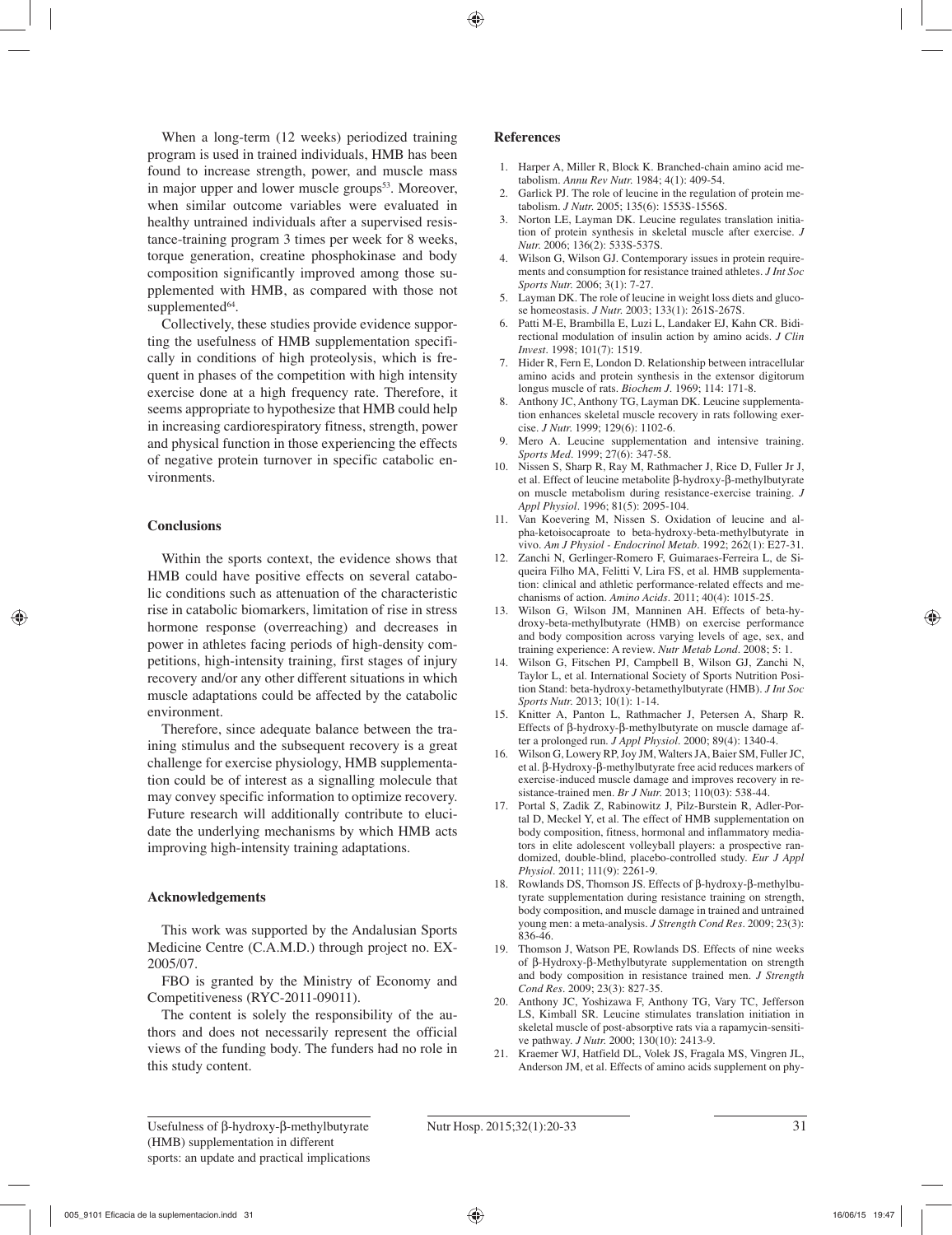siological adaptations to resistance training. *Med Sci Sports Exerc.* 2009; 41(5): 1111-21.

- 22. Lowery RP, Joy JM, Rathmacher JA, Baier SM, Fuller Jr J, Shelley 2nd M, et al. Interaction of Beta-Hydroxy-Beta-Methylbutyrate Free Acid (HMB-FA) and Adenosine Triphosphate (ATP) on Muscle Mass, Strength, and Power in Resistance Trained Individuals. *J Strength Cond Res Strength Cond Assoc.* 2014; 4 [Epub ahead of print].
- 23. Robinson IV, Edward H, Stout J, Miramonti AA, Fukuda DH, Wang R, Townsend JR, et al. High-intensity interval training and β-hydroxy-β-methylbutyric free acid improves aerobic power and metabolic thresholds. *J Int Soc Sports Nutr.* 2014; 4: 11-16.
- 24. Vukovich M, Dreifort GD. Effect of [beta]-Hydroxy [beta]-Methylbutyrate on the Onset of Blood Lactate Accumulation and Vo2peak in Endurance-Trained Cyclists. *J Strength Cond Res.* 2001; 15(4): 491-7.
- 25. Faramarzi M, Nuri R, Banitalebi E. The effects of short-term combination of HMB (Beta-Hydroxy-Beta-Methylbutyrate) and creatine supplementation on anaerobic performance and muscle injury markers in soccer players. *Braz J Biomotricity.*  2009; 3(4): 366-75.
- 26. Marcora S, Lemmey A, Maddison P. Dietary treatment of rheumatoid cachexia with β-hydroxy-β-methylbutyrate, glutamine and arginine: A randomised controlled trial. *Clin Nutr.* 2005; 24(3): 442-54.
- 27. Mirza KA, Pereira SL, Voss AC, Tisdale MJ. Comparison of the Anticatabolic Effects of Leucine and Ca-Β-Hydroxy-Β-Methylbutyrate (Hmb) in Experimental Models of Cancer Cachexia. *Nutrition*. 2013; 8: 807-13.
- 28. Baptista IL, Silva WJ, Artioli GG, Guilherme JPL, Leal ML, Aoki MS, et al. Leucine and HMB Differentially Modulate Proteasome System in Skeletal Muscle under Different Sarcopenic Conditions. *PloS One.* 2013; 8(10): e76752.
- 29. Fuller JC, Baier S, Flakoll P, Nissen SL, Abumrad NN, Rathmacher JA. Vitamin D status affects strength gains in older adults supplemented with a combination of β-Hydroxy-β-Methylbutyrate, Arginine, and Lysine A Cohort Study. *J Parenter Enter Nutr.* 2011; 35(6): 757-62.
- 30. Paddon-Jones D, Keech A, Jenkins D. Short-term beta-hydroxy-beta-methylbutyrate supplementation does not reduce symptoms of eccentric muscle damage. *Int J Sport Nutr Exerc Metab.* 2001; 11(4) :442-50.
- 31. Slater G, Jenkins D, Logan P, Lee H, Vukovich M, Rathmacher J, et al. Beta-hydroxy-beta-methylbutyrate (HMB) supplementation does not affect changes in strength or body composition during resistance training in trained men. *Int J Sport Nutr Exerc Metab.* 2001; 11(3): 384-96.
- 32. Da Justa Pinheiro CH, Gerlinger-Romero F, Guimaraes-Ferreira L, de Souza-Jr AL, Vitzel KF, Nachbar RT, et al. Metabolic and functional effects of beta-hydroxy-beta-methylbutyrate (HMB) supplementation in skeletal muscle. *Eur J Appl Physiol.* 2012; 112(7): 2531-7.
- 33. Pinheiro CHJ, Guimaraes-Ferreira L, Gerlinger-Romero F, Curi R. An overview on Beta-hydroxy-beta-methylbutyrate (HMB) supplementation in skeletal muscle function and sports performance. En: Bagchi D, Nair S, Sen CK, eds. *Nutrition and enhanced sports performance: Muscle building, endurance, and strength* San Diego: Academic Press Elsevier; 2013: 455-463.
- 34. Portal S, Eliakim A, Nemet D, Halevy O, Zadik Z. Effect of HMB supplementation on body composition, fitness, hormonal profile and muscle damage indices. *J Pediatr Endocrinol Metab.* 2010; 23(7): 641-50.
- 35. Manjarrez-Montes-de-Oca R, Torres-Vaca M, González-Gallego J, Alvear-Ordenes I. El β-Hidroxi-β-Metilbutirato (HMB) como suplemento nutricional, parte (II): Mecanismos de acción moleculares y celulares. *Nutr Hosp.* 2015; 31(2): 597-605.
- 36. Giron MD, Vílchez JD, Shreeram S, Salto R, Manzano M, Cabrera E, et al. β-Hydroxy-β-Methylbutyrate (HMB) Normalizes Dexamethasone-Induced Autophagy-Lysosomal Pathway in Skeletal Muscle. *PloS One.* 2015; 10(2): e0117520.
- 37. Ortiz A. β-Hydroxy-β-Methylbutyrate Supplementation in Special Populations. *Strength Cond J.* 2013; 35(6): 73-7.
- 38. Smith A, Mukerji P, Tisdale MJ. Attenuation of proteasome-induced proteolysis in skeletal muscle by β-hydroxy-β-methylbutyrate in cancer-induced muscle loss. *Cancer Res.* 2005; 65(1): 277-83.
- 39. Hasselgren P-O. β-Hydroxy-β-methylbutyrate (HMB) and prevention of muscle wasting. *Metabolism.* 2014; 63(1): 5.
- 40. Stancliffe, Eades M, Smart K, Zemel MB. Role of mTOR and β-hydroxy-β-methylbutyrate (HMB) in leucine stimulation of muscle mitochondrial biogenesis and fatty acid oxidation. *FA-SEB J.* 2011; 25: 601-1.
- 41. Kornasio R, Riederer I, Butler-Browne G, Mouly V, Uni Z, Halevy O. β-hydroxy-β-methylbutyrate (HMB) stimulates myogenic cell proliferation, differentiation and survival via the MAPK/ERK and PI3K/Akt pathways. *Biochim Biophys Acta BBA-Mol Cell Res.* 2009; 1793(5): 755-63.
- 42. Gerlinger-Romero F, Guimarães-Ferreira L, Giannocco G, Nunes MT. Chronic supplementation of beta-hydroxy-beta methylbutyrate (HMB) increases the activity of the GH/IGF-I axis and induces hyperinsulinemia in rats. *Growth Horm IGF Res.* 2011; 21(2): 57-62.
- 43. Bruckbauer A, Zemel MB. Effects of dairy consumption on SIRT1 and mitochondrial biogenesis in adipocytes and muscle cells. *Nutr Metab Lond.* 2011; 8(1): 91.
- 44. Hardie DG. Mini-review: the AMP-activated protein kinase cascade: the key sensor of cellular energy status. *Endocrinology.* 2003; 144(12): 5179-83.
- 45. Verdin E, Hirschey MD, Finley LW, Haigis MC. Sirtuin regulation of mitochondria: energy production, apoptosis, and signaling. *Trends Biochem Sci.* 2010; 35(12): 669-75.
- 46. Bruckbauer A, Zemel MB, Thorpe T, Akula MR, Stuckey AC, Osborne D, et al. Synergistic effects of leucine and resveratrol on insulin sensitivity and fat metabolism in adipocytes and mice. *Nutr Metab.* 2012; 9(1): 77.
- 47. Baxter JH, Voss AC, Mukerji P, Tisdale MJ. Method of using beta-hydroxy-beta-methylbutyrate for reducing tumor growth rate. 2013. Patent US 8785496.
- 48. Fitschen PJ, Wilson GJ, Wilson JM, Wilund KR. Efficacy of β-hydroxy-β-methylbutyrate supplementation in elderly and clinical populations. *Nutrition*. 2013;29(1):29-36.
- 49. Wilson G, Lowery RP, Joy JM, Andersen J, Wilson SM, Stout JR, et al. The effects of 12 weeks of beta-hydroxy-beta-methylbutyrate free acid supplementation on muscle mass, strength, and power in resistance-trained individuals: a randomized, double-blind, placebo-controlled study. *Eur J Appl Physiol.*  2014; 114(6): 1217-27.
- 50. Gallagher PM, Carrithers JA, Godard MP, Schulze KE, Trappe SW. β-hydroxy-β-methylbutyrate ingestion, Part I: effects on strength and fat free mass. *Med Sci Sports Exerc.* 2000; 32(12): 2109-15.
- 51. Flakoll P, Sharp R, Baier S, Levenhagen D, Carr C, Nissen S. Effect of β-hydroxy-β-methylbutyrate, arginine, and lysine supplementation on strength, functionality, body composition, and protein metabolism in elderly women. *Nutrition*. 2004;  $20(5)$ : 445-51.
- 52. Manjarrez-Montes-de-Oca R, Torres-Vaca M, González-Gallego J, Alvear-Ordenes I. El β-Hidroxi-β-Metilbutirato (HMB) como suplemento nutricional (I): metabolismo y toxicidad. *Nutr Hosp.* 2015;31(2): 590-596.
- 53. O'Connor DM, Crowe MJ. Effects of six weeks of β-Hydroxy-β-methylbutyrate (HMB) and HMB/Creatine supplementation on strength, power, and anthropometry of highly trained athletes. *J Strength Cond Res.* 2007; 21(2): 419-23.
- 54. Dunsmore K, Lowery RP, Duncan N, Davis G, Rathmacher J, Baier S, et al. Effects of 12 weeks of beta-hydroxy-beta-methylbutyrate free acid Gel supplementation on muscle mass, strength, and power in resistance trained individuals. *J Int Soc Sports Nutr*. 2012; 9(Suppl 1): 5.
- 55. Fuller JC, Sharp RL, Angus HF, Baier SM, Rathmacher JA. Free acid gel form of β-hydroxy-β-methylbutyrate (HMB) improves HMB clearance from plasma in human subjects compared with the calcium HMB salt. *Br J Nutr.* 2011; 105(03): 367-72.
- 56. Townsend JR, Hoffman JR, Gonzalez AM, Jajtner AR, Boone CH, Robinson EH, et al. Effects of β-Hydroxy-β-methylbu-